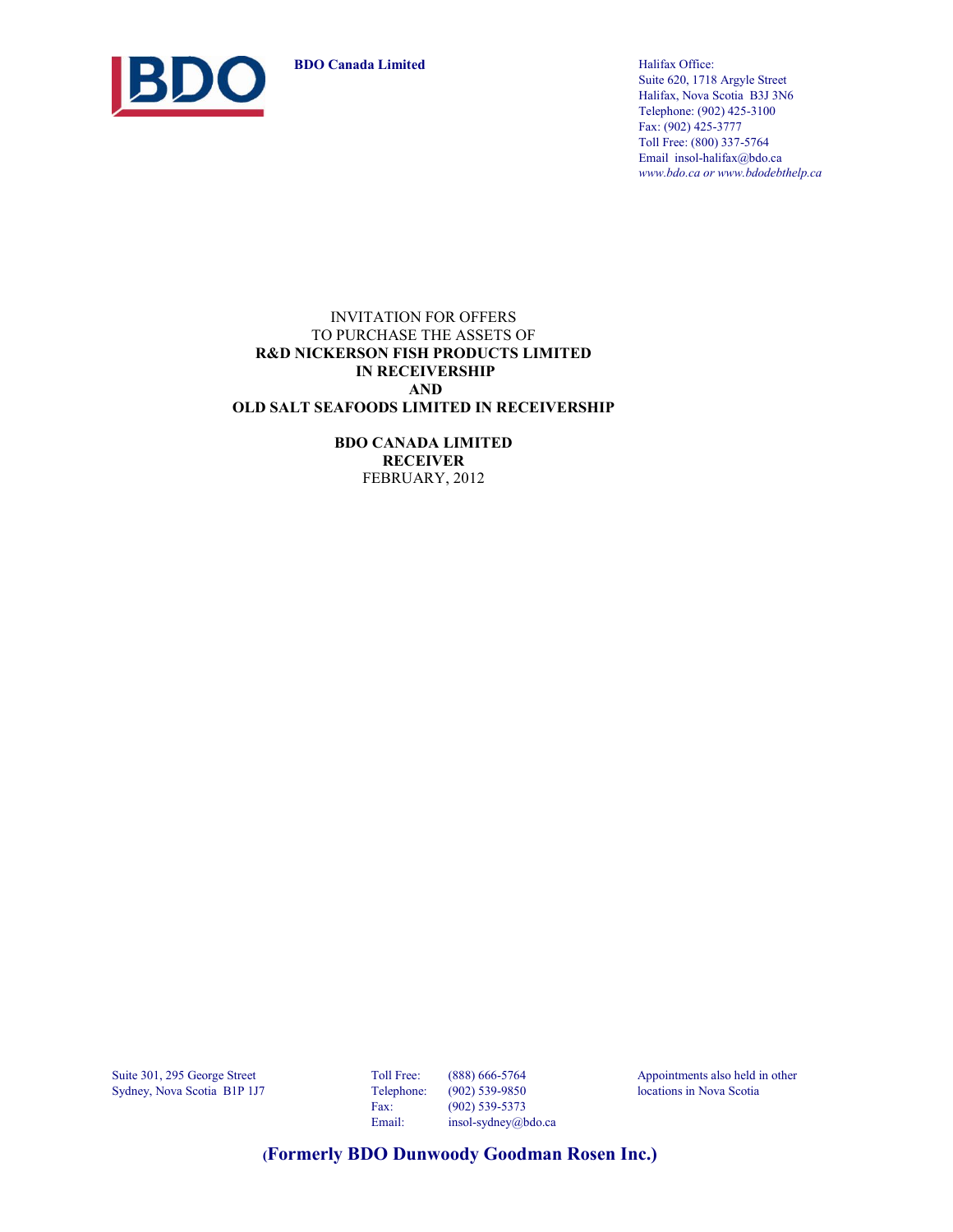## **INDEX OF INFORMATION PACKAGE**

# **FEBRUARY, 2012**

- 1. NOTICE TO READER
- 2. RECEIVER'S COMMENTS
- 3. ADVERTISEMENT FOR INVITATION FOR OFFERS TO PURCHASE THE ASSETS OF R&D NICKERSON FISH PRODUCTS LIMITED IN RECEIVERSHIP AND OLD SALT SEAFOODS LIMITED IN RECEIVERSHIP
- 4. TERMS AND CONDITIONS
- 5. FORM OF OFFER
- 6. DETAILS OF ASSETS FOR SALE:
	- Parcel 1 All of the real property of R&D located at 5163 Highway 3, Shag Harbour, Nova Scotia contained within PID #80020738 and #80020886 and chattels thereon owned by R&D, en bloc
	- Parcel 2 All of the real property of OSSL located at 81/82 Orion Wharf Road, Newellton, Nova Scotia contained within PID #80028327, #82533787 and #82557000 and chattels thereon owned by OSSL, en bloc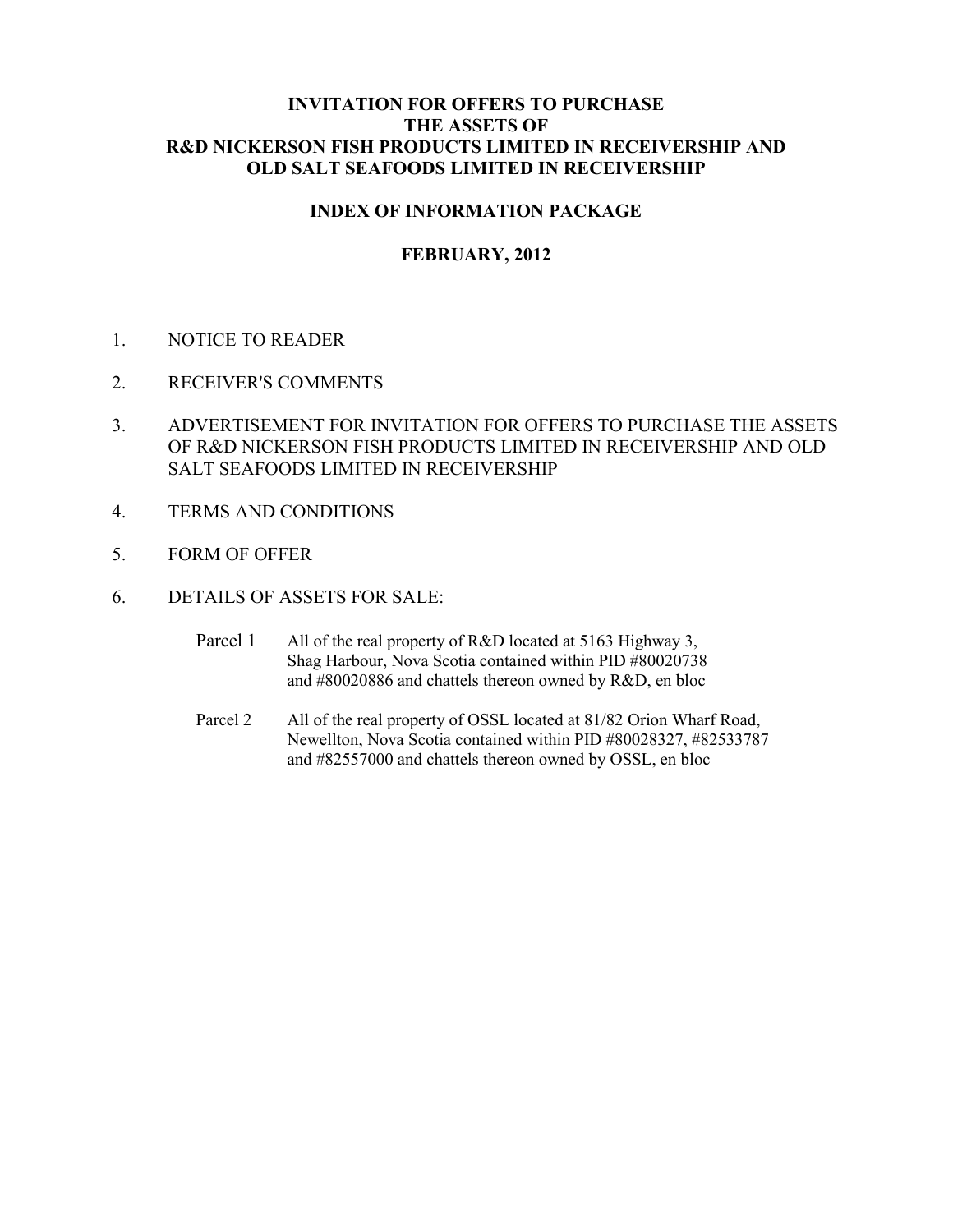**1. NOTICE TO READER**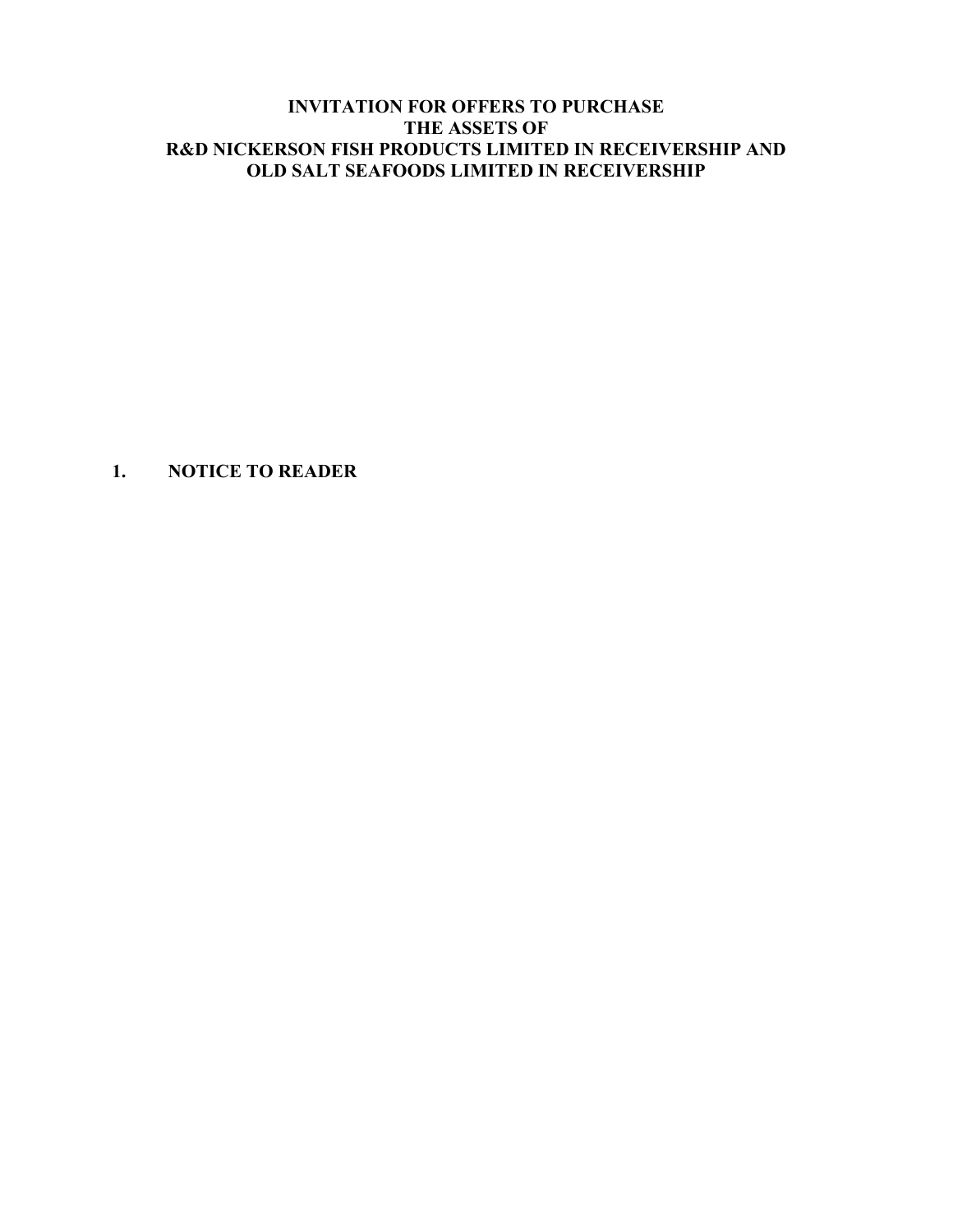#### **NOTICE TO READER**

BDO Canada Limited, in its capacity as Receiver (and Receiver and Manager) for R&D Nickerson Fish Products Limited ("R&D") and Old Salt Seafoods Limited ("OSSL"), has been authorized to invite offers for the purchase of the assets of R&D and OSSL and, in this regard, we have prepared the accompanying Information Package to assist prospective purchasers. This package includes detailed information with respect to the assets available for sale.

The information contained in this Invitation Package has been obtained from various sources. This package has been compiled solely for the convenience of prospective purchasers for the purpose of assisting them in their determination of whether they wish to acquire the assets of R&D and/or OSSL.

**The information is presented herein without audit or verification of any kind, and the Receiver makes no expressed or implied representation or warranty with respect to its accuracy or completeness. Nothing contained in the Information Package is, or should be relied upon as, a representation as to the future prospects for the facilities. The Receiver expressly advises, and the prospective purchaser acknowledges, that the prospective purchaser is not relying upon, and could not reasonably rely upon, this information in arriving at its decision. Each prospective purchaser must rely upon his own inspection and investigation in order to satisfy himself as to the title, liens, encumbrances, description, fitness for purpose, quantity, condition, quality, value or any other matter or thing whatsoever.**

Dated at Halifax, Nova Scotia this 7th day of February, 2012.

BDO CANADA LIMITED Receiver for R&D Nickerson Fish Products Limited Receiver for Old Salt Seafoods Limited

Paul G. Goodman, FCA, FCIRP, FIIC *Assistant Vice-President*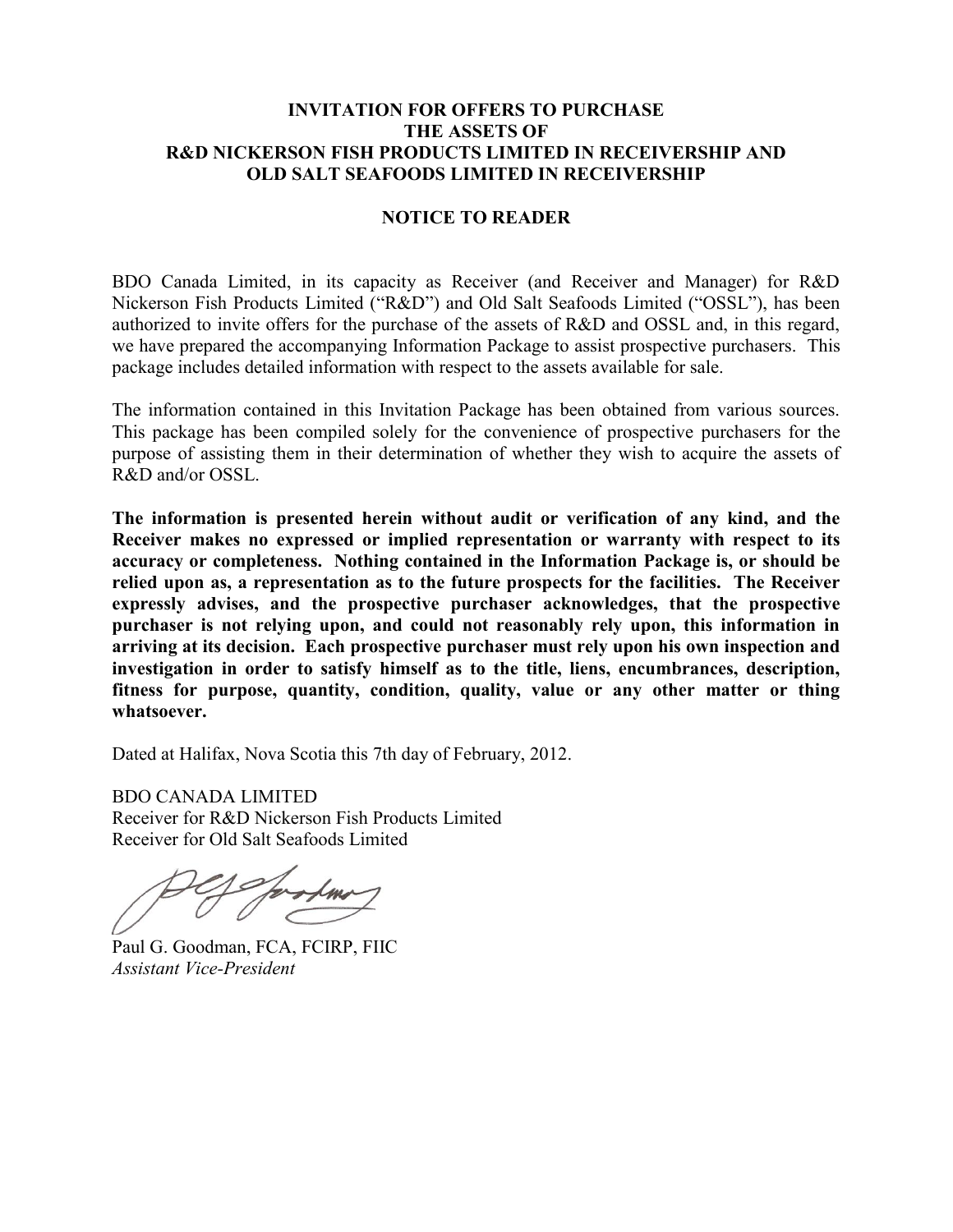# **2. RECEIVER'S COMMENTS**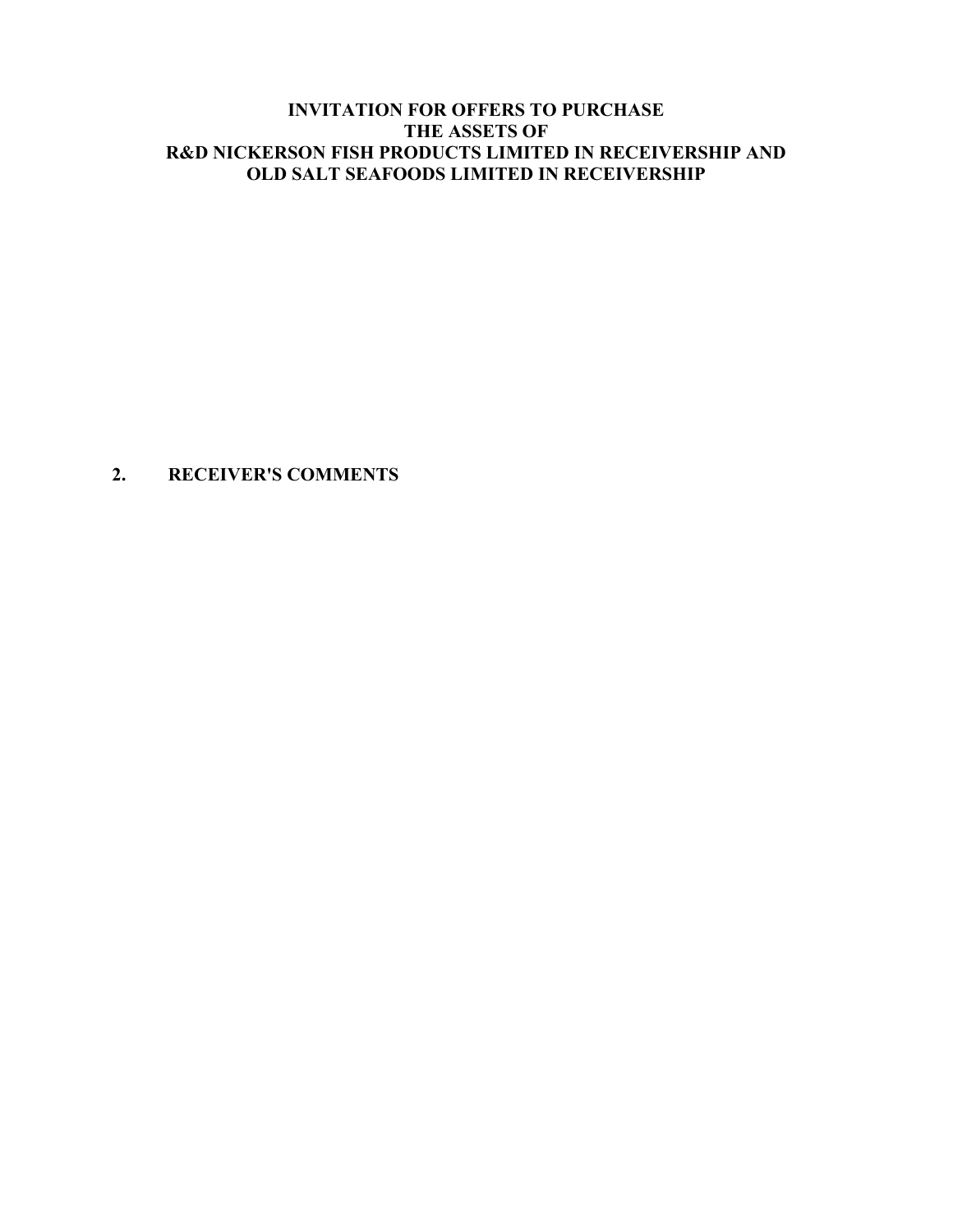## **RECEIVER'S COMMENTS**

BDO Canada Limited ("BDO") became a Receiver or Receiver and Manager ("Receiver") in respect of the assets of R&D Nickerson Fish Products ("R&D") on December 6, 2011 pursuant to security held by Bank of Montreal ("BMO"). BDO became a Receiver or Receiver and Manager of the assets of Old Salt Seafoods Limited ("OSSL") on January 27, 2012 pursuant to security held by BMO.

R&D was a leading supplier of live hard-shell Nova Scotia lobster to world markets including Asia, Europe, and the United States. Its state-of-the-art holding facility is located in Shag Harbour, Nova Scotia and has the capacity to hold 500,000 lbs of live lobster. The OSSL facility is located in Newellton, Nova Scotia and was used in the landing and grading of live lobsters and sale of fresh ground fish.

This Invitation Package contains details and descriptions of the assets which are the subject of this invitation for offers, as well as the mandatory Terms and Conditions of the invitation. This Information Package may be found on the Receiver's website at [www.bdo.ca/rdnickerson/ or](http://www.bdo.ca/rdnickerson/%20or%20www.bdo.ca/oldsalt/)  [www.bdo.ca/oldsalt/.](http://www.bdo.ca/rdnickerson/%20or%20www.bdo.ca/oldsalt/) We advise that all of the information contained in this Information Package is subject to the disclaimer which forms part of this Information Package.

Please note that the time for the closing of the receipt of offers for the purchase of the assets of R&D and OSSL is 12:00 noon, AST, on Friday, February 24, 2012.

Should the reader be interested in viewing the facilities located in Shag Harbour or Newellton, Nova Scotia, you must contact James Foran, CA at (902) 425-4136 or via email at  $iforan@bdo.ca$  to arrange an appointment for inspection.

Dated at Halifax, Nova Scotia, this 7th day of February, 2012.

BDO CANADA LIMITED Receiver for R&D Nickerson Fish Products Limited Receiver for Old Salt Seafoods Limited

Paul G. Goodman, FCA, FCIRP, FIIC *Assistant Vice-President*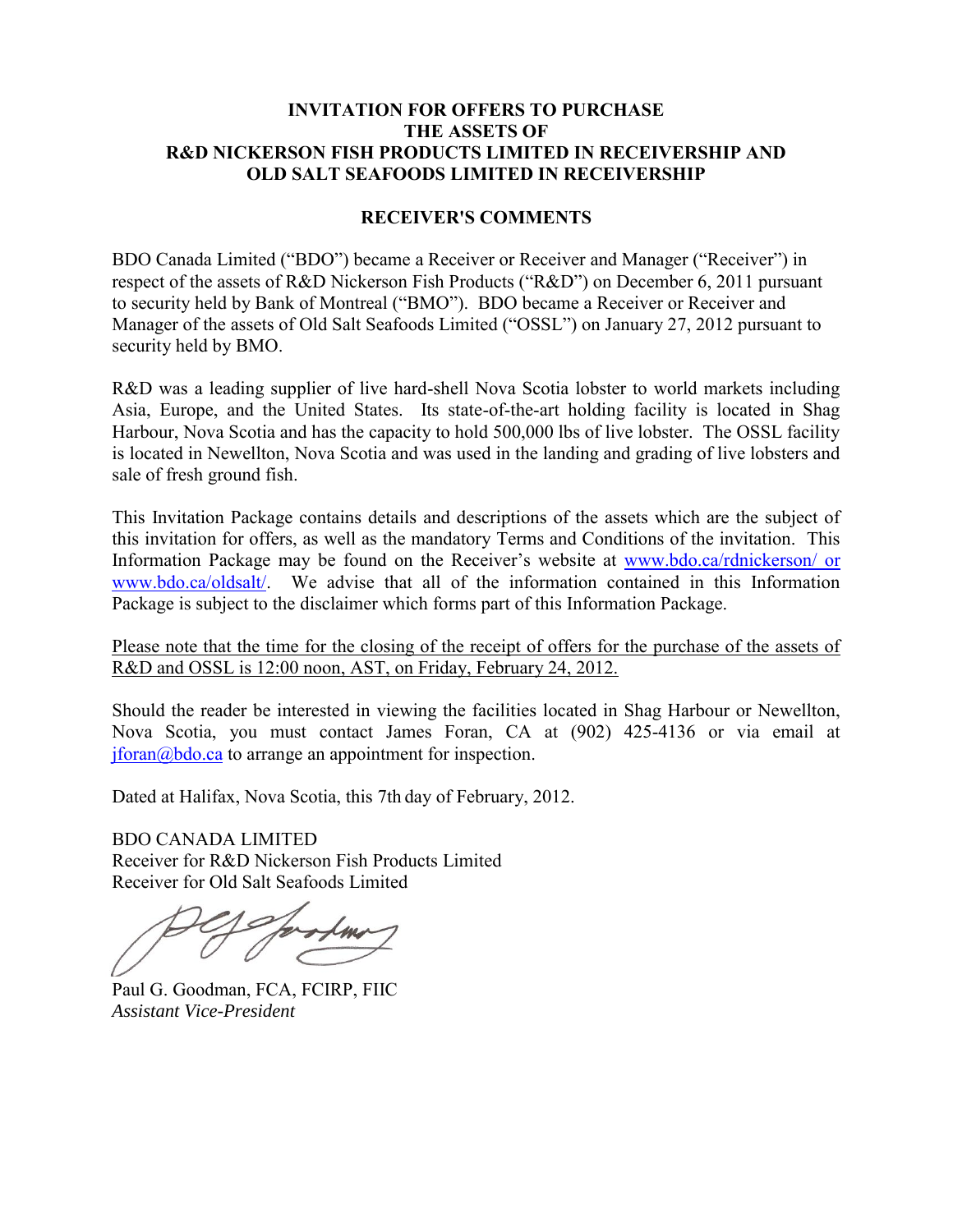# **3. ADVERTISEMENT FOR INVITATION FOR OFFERS TO PURCHASE THE ASSETS OF R&D NICKERSON FISH PRODUCTS LIMITED IN RECEIVERSHIP AND OLD SALT SEAFOODS LIMITED IN RECEIVERSHIP**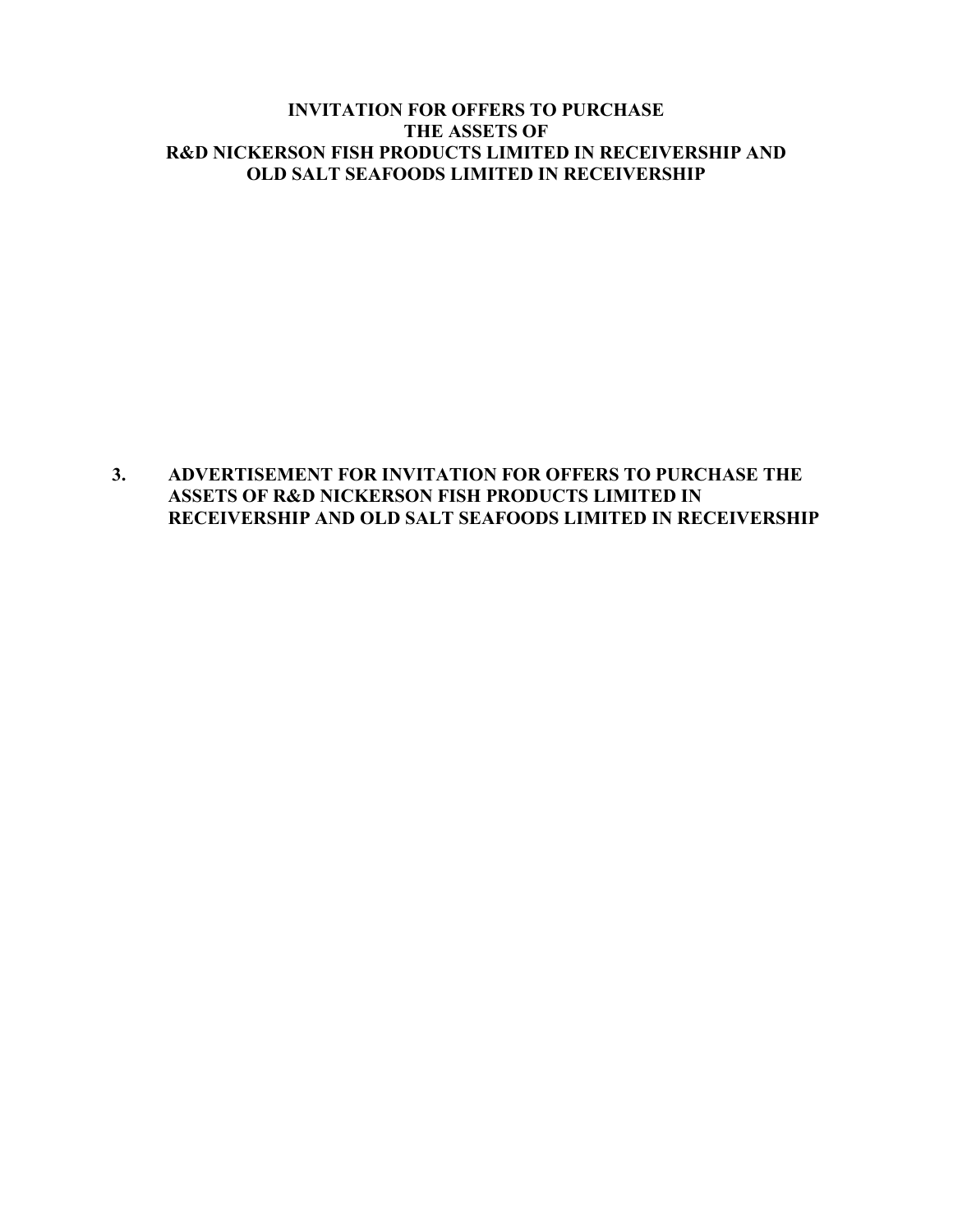#### **INVITATION FOR OFFERS FOR THE PURCHASE OF THE RECEIVER'S INTEREST IN THE ASSETS OF R&D NICKERSON FISH PRODUCTS LIMITED IN RECEIVERSHIP AND OLD SALT SEAFOODS LIMITED IN RECEIVERSHIP**

Offers are invited for the purchase of the Receiver's interest in the assets of R&D NICKERSON FISH PRODUCTS LIMITED ("R&D") and OLD SALT SEAFOODS LIMITED ("OSSL"). Offers for the described parcels must be submitted to the Halifax office of BDO Canada Limited, the Receiver of R&D and OSSL, at Suite 620, 1718 Argyle Street, Halifax, Nova Scotia, B3J 3N6, no later than 12:00 noon, AST, Friday, February 24, 2012.

## **ASSETS FOR SALE**

R&D was a leading supplier of live hard-shell Nova Scotia lobster to world markets including Asia, Europe, and the United States. Its state-of-the art holding facility is located in Shag Harbour, Nova Scotia and has the capacity to hold 500,000 lbs of live lobster. The OSSL facility is located in Newellton, Nova Scotia and was used in the landing and grading of live lobsters and sale of fresh ground fish.

The assets in parcels which are the subject of this invitation for offers are:

- Parcel 1 All of the real property of R&D located at 5163 Highway 3, Shag Harbour, Nova Scotia contained within PID #80020738 and #80020886 and chattels thereon owned by R&D, en bloc.
- Parcel 2 All of the real property of OSSL located at 81/82 Orion Wharf Road, Newellton, Nova Scotia contained within PID #80028327, #82533787 and #82557000 and chattels thereon owned by OSSL, en bloc.

Parcel 3– Parcels 1 and 2, en bloc.

The Receiver seeks the expression of interest in acquiring three multi-species fishing licenses, including District 34 lobster licenses.

## **TERMS AND CONDITIONS**

The highest or any offer shall not necessarily be accepted. The sale shall be subject to the mandatory Terms and Conditions as set out by the Receiver and any accepted offer may be subject to approval of the Court. A ten percent (10%) deposit by way of certified funds or bank draft must accompany any offer submitted.

#### **INSPECTION OF ASSETS**

Those parties wishing to submit an offer may make an appointment to view the assets or obtain any additional information, including the mandatory list of Terms and Conditions, by contacting James Foran, CA at (902) 425-4136 or at  $jforan(\omega)$ bdo.ca.

BDO CANADA LIMITED Receiver for R&D Nickerson Fish Products Limited and Old Salt Seafoods Limited Suite 620, 1718 Argyle Street Halifax, Nova Scotia B3J 3N6 Telephone (902) 425-3100 Fax (902) 425-3777 Email [insol-halifax@bdo.ca](mailto:insol-halifax@bdo.ca)

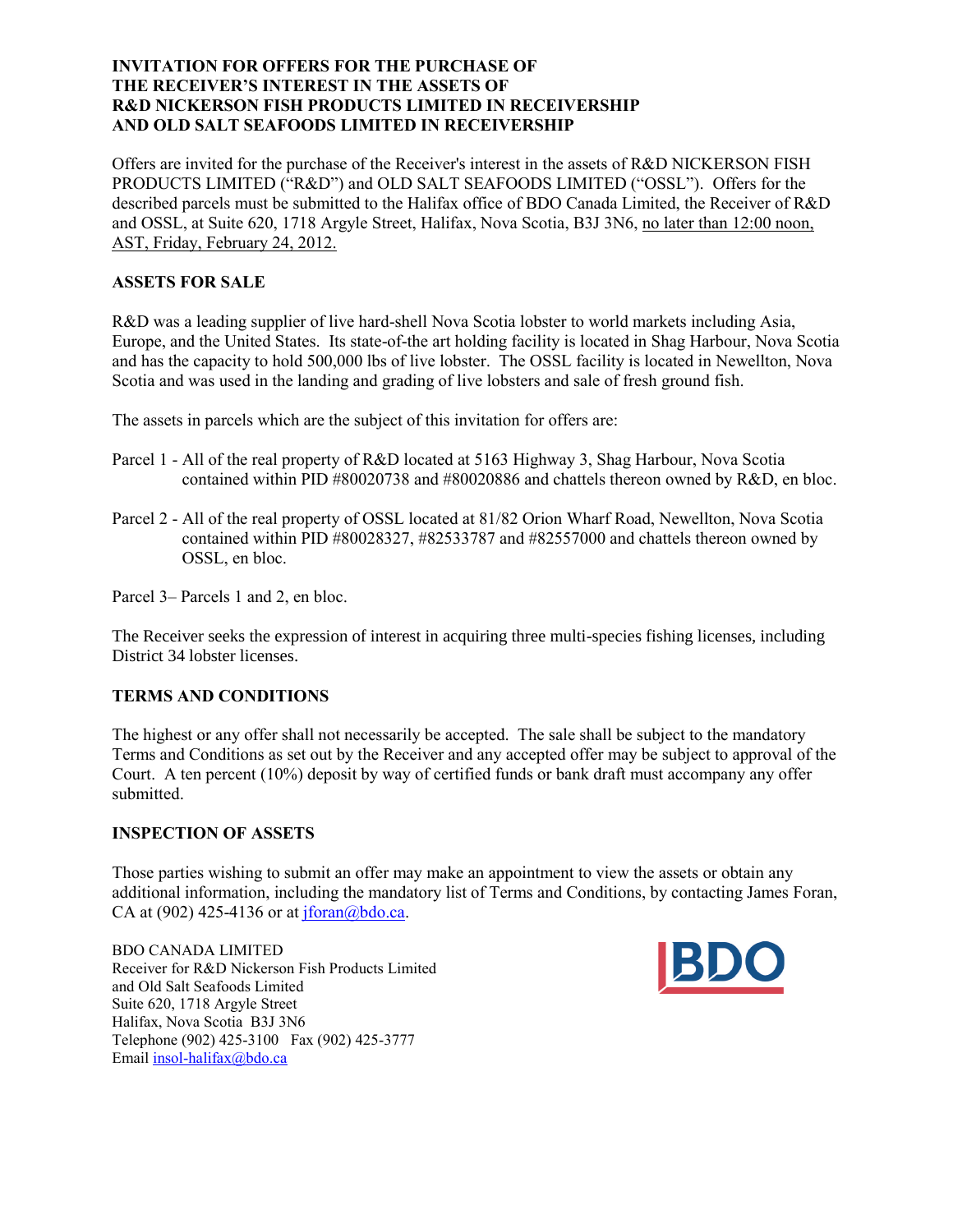# **4. TERMS AND CONDITIONS**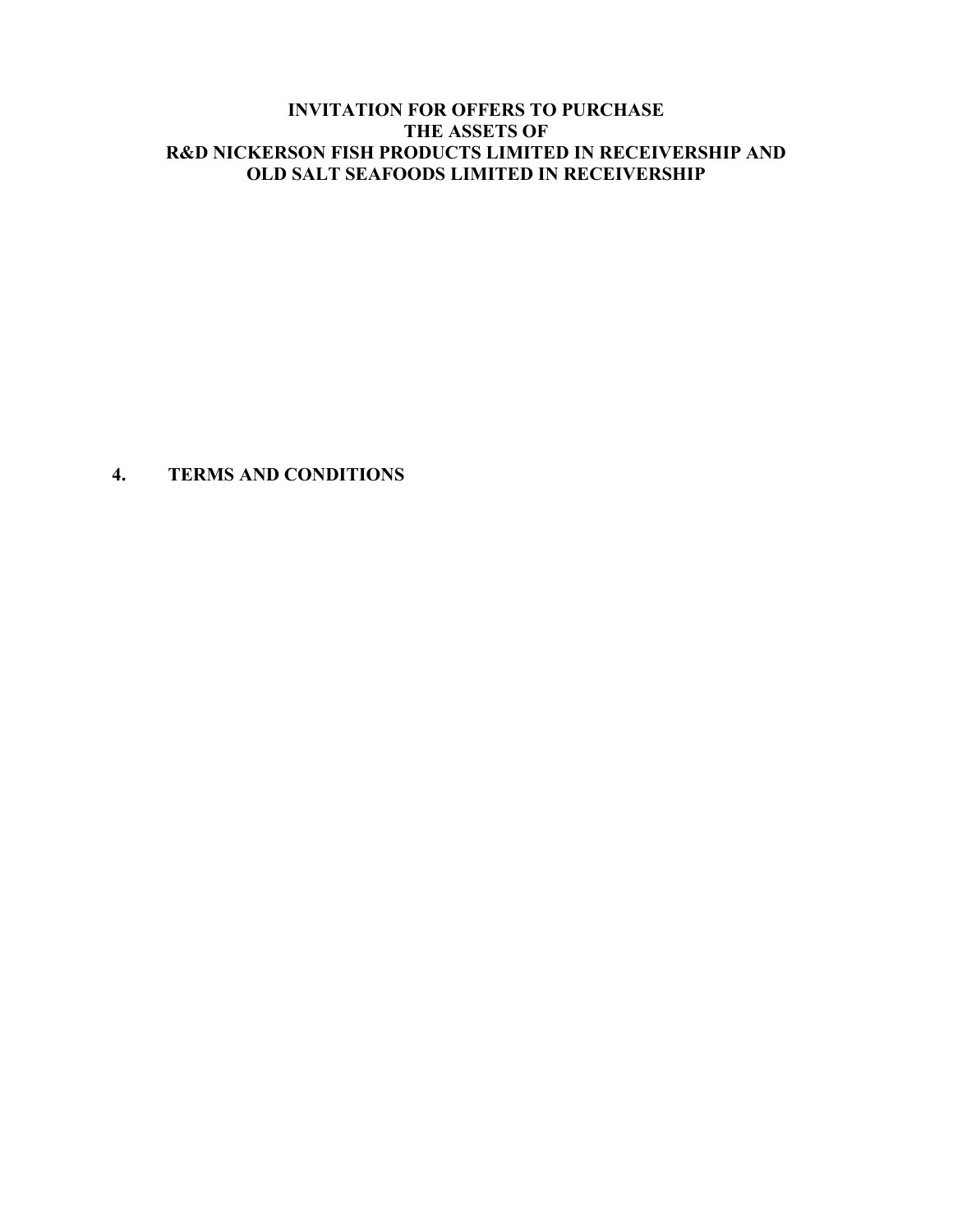# **TERMS AND CONDITIONS**

- 1. The vendor of the assets described in the material attached hereto which is the subject matter of this invitation for offers is BDO Canada Limited in its capacity as Receiver ("Receiver") of the assets ("Assets") of R&D Nickerson Fish Products Limited ("R&D") and Old Salt Seafoods Limited ("OSSL"). The Assets subject to this sale generally consist of:
	- Parcel 1 All of the real property of R&D located at 5163 Highway 3, Shag Harbour, Nova Scotia contained within PID #80020738 and #80020886 and chattels thereon owned by R&D, en bloc.
	- Parcel 2 All of the real property of OSSL located at 81/82 Orion Wharf Road, Newellton, Nova Scotia contained within PID #80028327, #82533787 and #82557000 and chattels thereon owned by OSSL, en bloc.
	- Parcel 3 Parcels 1 and 2, en bloc.
- 2. Each offer must be marked "**CONFIDENTIAL**" and addressed to:

**BDO Canada Limited Receiver for R&D NICKERSON FISH PRODUCTS LIMITED Receiver for OLD SALT SEAFOODS LIMITED Suite 620, 1718 Argyle Street Halifax, Nova Scotia B3J 3N6 Attention: Mr. Paul G. Goodman, FCA, FCIRP, FIIC**

All offers **must be submitted by no later than 12:00 noon, AST, Friday, February 24, 2012**, at which time the offers will be opened in private by the Receiver and such other persons as the Receiver may designate. The information contained in the offers shall not be confidential after they are opened and may be revealed by the Receiver, at its discretion, to any person, including, without limitation, senior secured creditors.

3. All offers must be expressed in Canadian dollars and accompanied by a certified cheque or bank draft payable to BDO Canada Limited, in Trust (in Canadian dollars), for ten percent (10%) of the offered purchase price. Offer deposits may also be submitted by bank transfer provided the funds are received prior to the time of the closing of the offer. Bank transfer information may be obtained from the office of the Receiver. If the offer is accepted and approved by the Court, where applicable, then this payment will be deemed to be a cash deposit and any interest thereon shall be to the credit of the Receiver and such interest is in addition to and does not form part of the purchase price. The successful offeror (who shall become the Purchaser) shall pay the balance of the purchase price to the Receiver at the closing. Any deposit will be forfeited as liquidated damages by the offeror to the Receiver if the offer is withdrawn at any time before notification of acceptance of the successful offer has been given. Deposits, excluding interest, shall be returned to each person whose offer is not accepted. The deposit of any successful offeror shall be forfeited to the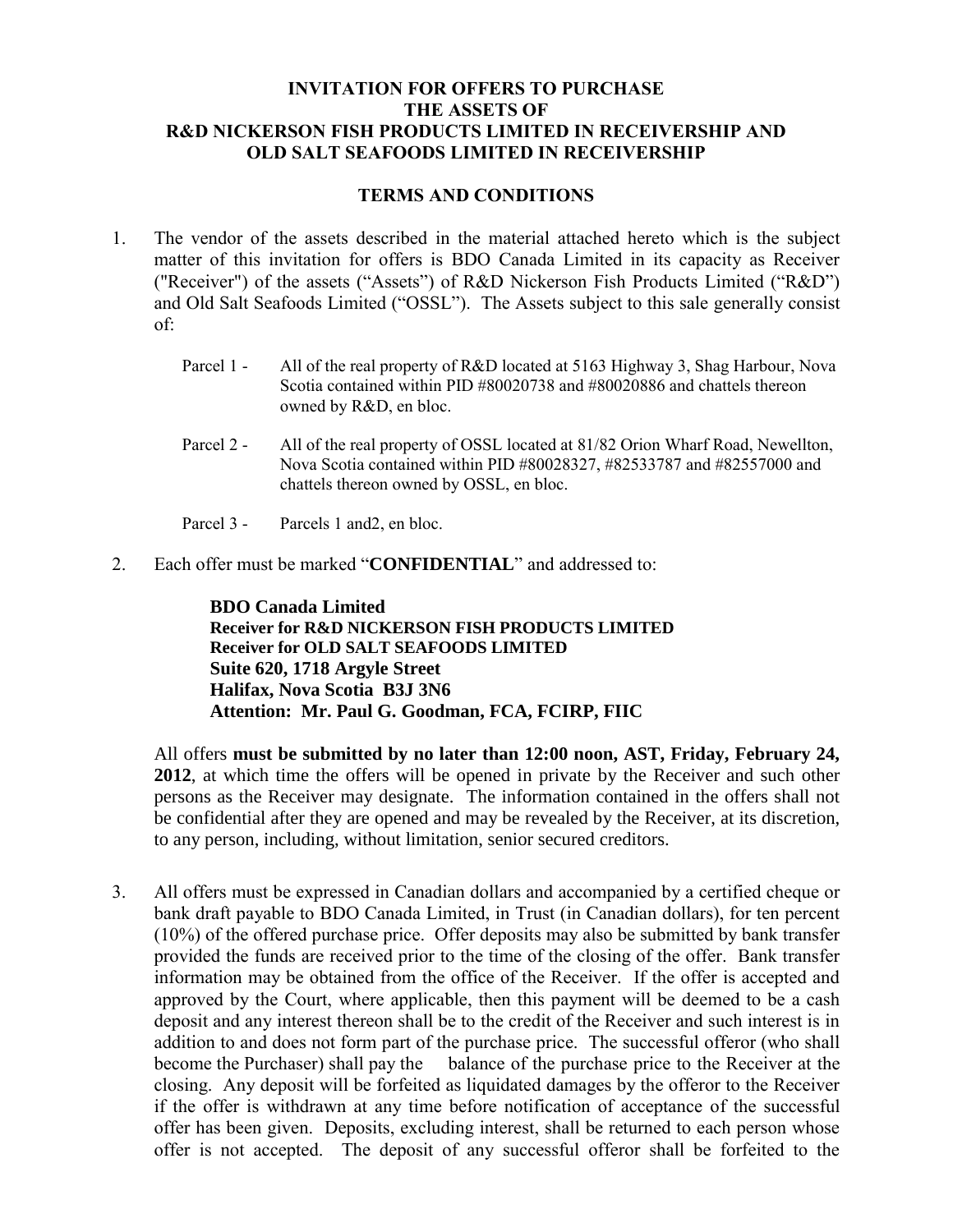Receiver as liquidated damages if the sale is not completed by the successful offeror by reason of his default.

- 4. The highest or any offer shall not necessarily be accepted. Any offer accepted by the Receiver may be subject to approval by the Supreme Court of Nova Scotia to complete the sale.
- 5. Deposit funds accompanying unsuccessful offers will be returned no later than fifteen (15) business days from the date of the final day for receipt of offers, by hand or by registered mail, addressed to the offeror at the address stated on the form submitted. Any interest earned on the deposit funds of either successful or unsuccessful offerors shall be to the credit of the Receiver.
- 6. All Assets will be sold on an "as is, where is" basis with the presumption that the offeror has inspected the assets described. No representation, warranty or condition is expressed or shall be implied as to title, description, fitness for purpose of intended use, quantity, condition or quality thereof in respect of any other matter or thing whatsoever, and each offeror shall be deemed to have relied entirely upon his inspection and investigation. Without limiting the generality of the foregoing, the assets are specifically offered as they will exist on the closing date. If, on or before closing, it is found that there are encumbrances or charges against any of the property being offered for sale which the offeror has not agreed to assume in addition to, or as part of, his purchase price, the Receiver may rescind the agreement to sell the assets in question and the offeror shall be entitled to the return of his deposit without interest and without any other compensation of any kind or nature whatsoever for any loss, damages or other costs. If the Receiver does not rescind, it shall have until closing to remove any such encumbrances or charges, failing which the Purchaser may terminate the agreement and shall be entitled to a refund of its deposit. The Purchaser shall have no other rights or remedies against the Receiver.
- 7. The obligation of the Receiver to sell and the offeror to purchase the Assets shall terminate in the event that prior to the closing date of the sale, such assets are substantially destroyed by fire, flood, the elements, government action, civil commotion, or any other external cause beyond the control of the Receiver, unless it is agreed between the parties that the Receiver repair the property and complete the sale or assign any insurance proceeds to the Purchaser and complete the sale.
- 8. The Receiver, at its sole discretion, reserves the right to withdraw any or all of the Assets from the invitation for offers prior to the date set for the closing of the receipt of offers and further reserves the right to cancel the invitation for offers at any time or alter, add, or waive the terms and conditions, in whole or in part, as it deems appropriate and any Purchaser shall be bound by such waiver.
- 9. The Receiver may refuse to accept any offer received from a potential Purchaser. Offers received by the Receiver that do not strictly comply with the Terms and Conditions or which contain proposals to vary, amend or supplement the Terms and Conditions of Sale may, in the absolute discretion of the Receiver, be rejected. Before accepting an offer the Receiver may, in its sole discretion, negotiate with any potential Purchaser for changes to that person's offer. The Receiver shall not be obligated to negotiate with any potential Purchaser or to give any potential Purchaser an opportunity to resubmit an offer, whether or not the Receiver negotiates with any potential Purchaser. Upon receipt by the Receiver of an offer, the potential Purchaser submitting the offer shall not be entitled to retract,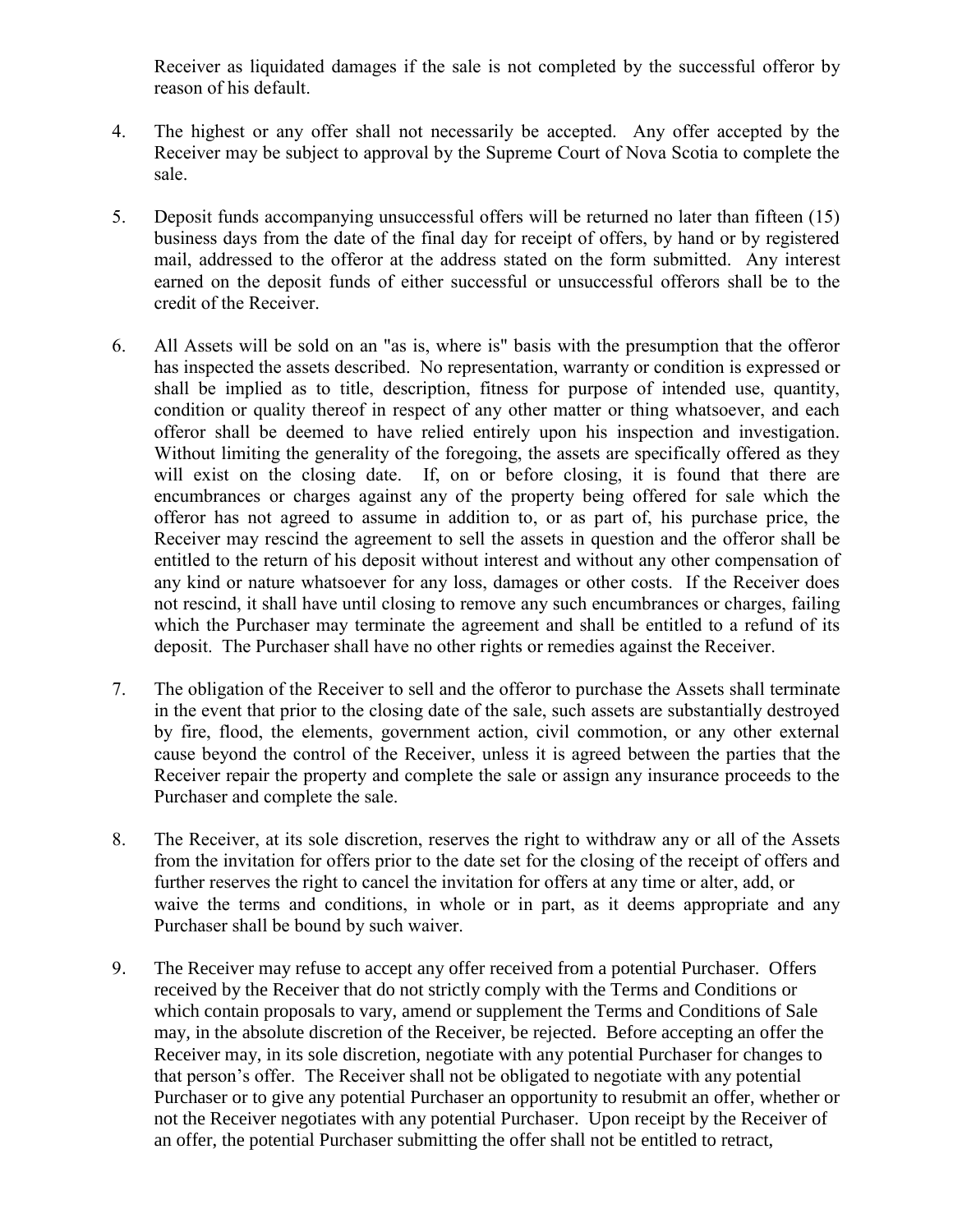withdraw, revoke, vary or countermand the offer and such offer shall be irrevocable prior to acceptance or rejection thereof by the Receiver.

- 10. The advertisement of the invitation for the offers, the offer, the acceptance by the Receiver, and these Terms and Conditions of Sale, which shall be deemed to form part of such offer, shall constitute a binding "Agreement of Purchase and Sale" and time shall be of the essence of such agreement. There are no other terms or conditions of sale and there are no verbal or written collateral agreements.
- 11. The offeror whose offer is accepted (now becoming the "Purchaser") acknowledges that the Receiver has no personal or corporate liability under these Terms and Conditions of Sale or any Agreement of Purchase and Sale. The Agreement of Purchase and Sale shall be terminated, at the option of the Receiver without any penalty or liability whatsoever to the Receiver or Purchaser in each of the following events (in addition to the other events stipulated in these Terms and Conditions of Sale):
	- a. an Order being issued on or prior to the time of closing preventing the sale from proceeding; or
	- b. the Assets subject to a sale are substantially destroyed or removed from the control of the Receiver by any means or process; or
	- c. a redemption of the Assets subject to a sale by a party entitled thereto at law.
- 12. The details of the Assets which are the subject matter of the invitation for offers are included with these Terms and Conditions of Sale. The details have been prepared solely for the convenience of prospective Purchasers and are not warranted to be complete or accurate and are subject to the other qualifications referred to in Condition 6 above. The information contained in the Receiver's invitation package has not been audited or reviewed in any way and is subject to Condition 6 above.
- 13. All offers shall be submitted on Form of Offer which is attached to these Terms and Conditions. Offers received by the undersigned that are not on the required Form of Offer may be rejected by the Receiver.
- 14. The Receiver will consider offers for separate parcels, sub parcels, or en bloc for all of the Assets which are the subject matter of this invitation. En bloc offerors must allocate a separate amount of their offered price to each parcel or sub parcel.
- 15. If any offer is accepted by the Receiver (acceptance shall be done so in writing, signed by the Receiver), then the successful offeror (Purchaser) shall be notified in writing by the Receiver of such acceptance within ten (10) business days of the acceptance thereof. Such notice of acceptance shall be deemed to be properly given when deposited in the post office, sent by fax, email, or personally delivered, as the case may be.
- 16. The Purchaser shall pay, or be responsible for, in addition to the purchase price, all applicable federal, provincial, and municipal taxes at closing, unless exemption certificates are supplied. The terms and conditions in this paragraph shall not merge on the closing of this transaction, but shall remain in full force and effect. Other adjustments at closing shall include deposits made to the Receiver, as well as other like adjustments as the Receiver deems appropriate. Real property taxes will be adjusted to date of closing.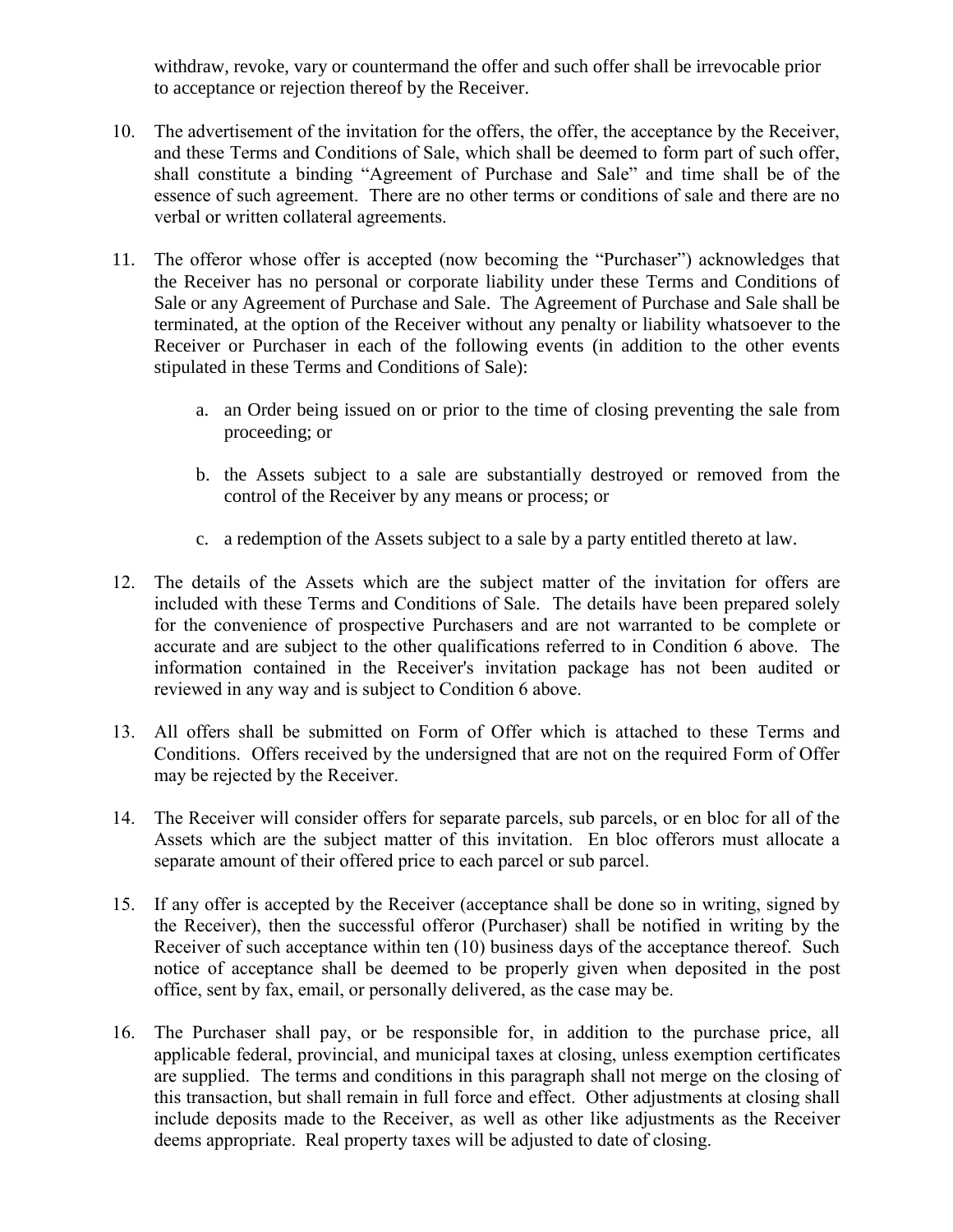- 17. The balance of the purchase price shall be due and payable on closing, which closing shall occur within thirty (30) business days next after acceptance of an offer by the Receiver provided that where Court approval may be sought by the Receiver and has not been obtained within thirty (30) business days of the date of acceptance, the closing date shall be extended for a further thirty (30) business days, or to such other date as may be mutually agreed between the Receiver and Purchaser.
- 18. The sale may be subject to the approval of the Supreme Court of Nova Scotia. Conveyance of chattels and fishing licenses will be by way of Receiver's Bill of Sale or Trustee's Bill of Sale (if there is a bankruptcy) and conveyance of real property will be by Receiver's Deed or Trustee's Deed (if there is a bankruptcy), both without warranty of any kind. The Purchaser of the Assets will be required to make his own arrangements with respect to any licenses or permits or consents that may be required as these rights may not be transferable without the consent of a third party.
- 19. If the Purchaser fails to comply with the terms and conditions of the Agreement of Purchase and Sale, the deposit and all other payments thereon shall be forfeited and the assets may be sold and the deficiency, if any, by such resale, together with all charges attending to the same or occasioned by such default, shall be paid forthwith by the defaulting Purchasers.
- 20. The Receiver shall not be required to furnish or produce any abstracts, deeds, declarations, or other documents as evidence of title except those in his possession. It is the responsibility of the Purchaser to satisfy himself as to title and conditions at his own expense within ten (10) business days of receipt of notice of acceptance of offer. All costs associated with the Purchaser's due diligence process are strictly for the account of the Purchaser. Without limiting the generality of such due diligence costs, they would include all legal costs, surveys, inspections, insurance, and crewing.
- 21. The Receiver (or its designate) shall remain in possession of the assets until the purchase is complete and title to the assets shall not pass to the Purchaser nor shall he be entitled to possession of same until the purchase price has been paid in full, unless otherwise agreed between the parties.
- 22. If, prior to the closing date, legal proceedings are either threatened or commenced by any person against the Receiver or its principals concerning the security, the Agreement of Purchase and Sale, or the Assets to be purchased, the Receiver may elect, in its sole discretion and upon notice to the Purchaser, to terminate the Agreement of Purchase and Sale.
- 23. The obligation of the Receiver to perform the Agreement of Purchase and Sale is conditional upon receipt of all necessary governmental or other approvals, waivers or releases as may be required to enable the Receiver to comply with its obligations thereunder.
- 24. All stipulations herein as to time shall be of the essence.
- 25. Any notices, requests, demands, acceptances, elections, waivers or other communications required or permitted to be given under this invitation (herein referred to as "Notice") shall be in writing and shall be deemed to be sufficiently given if personally delivered to an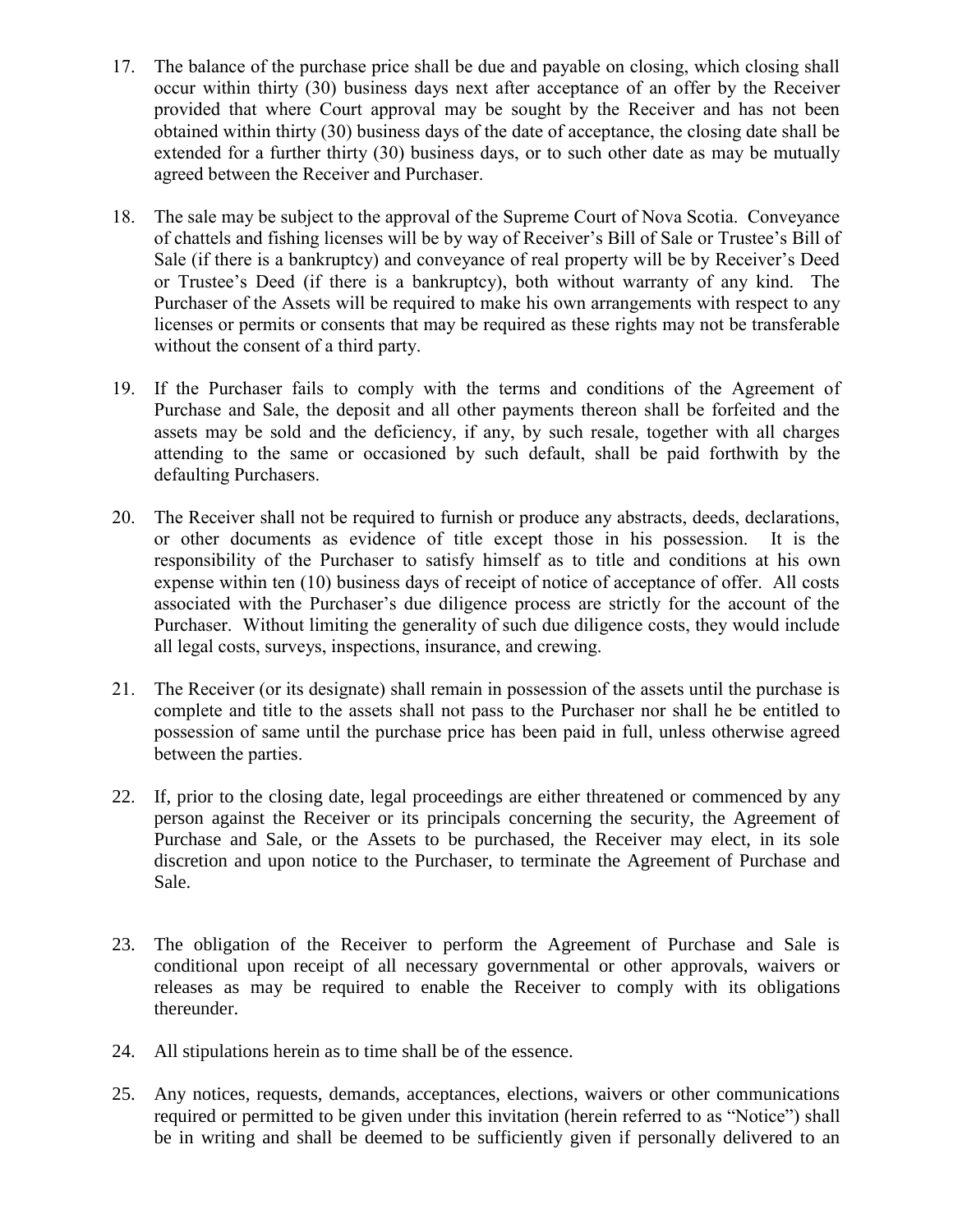officer of the Receiver or the Purchaser, faxed, emailed, or mailed by registered mail, postage prepaid, to the address of the recipient noted below:

As to the Purchaser: at the address or fax number or email address set forth in its offer.

As to the Receiver:

**BDO Canada Limited Receiver for R&D NICKERSON FISH PRODUCTS LIMITED Receiver for OLD SALT SEAFOODS LIMITED Suite 620, 1718 Argyle Street Halifax, Nova Scotia B3J 3N6 Fax (902) 425-3777 Attention: Mr. Paul G. Goodman, FCA, FCIRP, FIIC**

### **Email: pgoodman@bdo.ca**

Any such Notice shall be deemed to be given on the date on which it was personally delivered or telecopied or emailed and any Notice served by registered mail shall be deemed to have been given on the fifth business day following the date on which it was mailed. During the existence of any interpretation or threatened interruption in the Canadian Postal Services, any Notice by the Receiver or Purchaser shall be personally delivered or faxed or emailed.

If Notice is received after 5:00 p.m., AST, on a business day, or on a Saturday, Sunday, or statutory holiday, Notice shall be deemed to be delivered at 9:00 a.m., AST, on the next business day.

- 26. It shall be the responsibility of the Purchaser, at the Purchaser's own expense, to obtain any and all government approvals necessary to utilize the Assets subject to an Agreement of Purchase and Sale. In particular, and without limiting the foregoing, the Purchaser is obligated to obtain all necessary approvals, licenses, permits, authorizations, permissions or other items (collectively the "approvals") whether required locally, provincially or federally to use and enjoy any items being purchased and/or to carry on business with or from any Asset being purchased and the obtaining of such approvals shall not, in any manner whatsoever, be a precondition to completion of or limit the Purchaser's obligation to complete an Agreement of Purchase and Sale.
- 27. Where the agreement includes or relates to land, the Purchaser shall accept title thereto subject to:
	- a. any registered restrictions or covenants that attach to the land, including any right of way for passage or use;
	- b. any registered municipal agreement and registered agreements with publicly regulated utilities;
	- c. any easements for the supply of domestic utility or telephone services
	- d. any easement for drainage, storm or sanitary sewers, public utility lines, telephone lines, cable television lines or other services which do not materially affect the present use of land;
	- e. overriding incidents as set out in the Land Registrations Act (Nova Scotia); and
	- f. any oil and gas lease.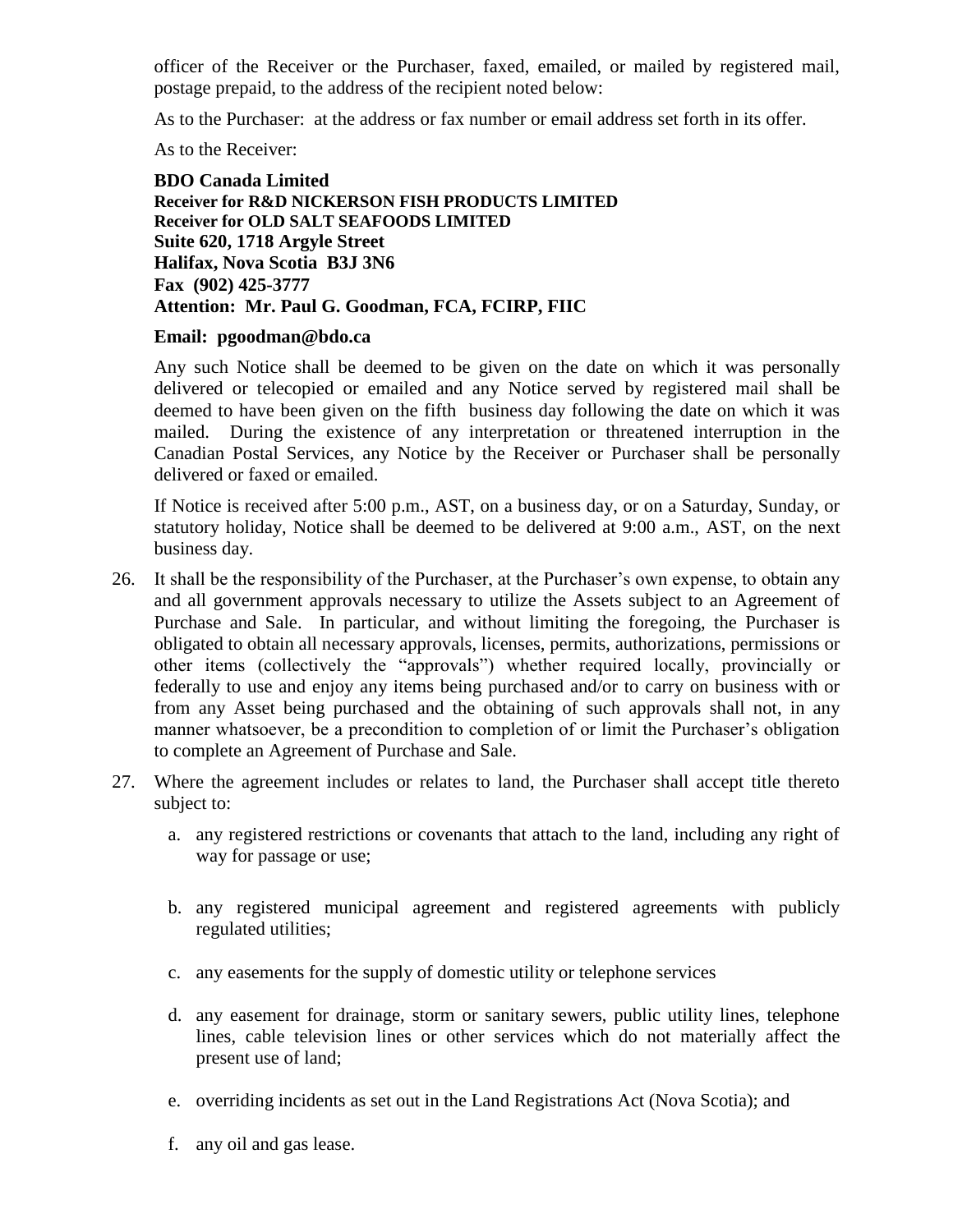- 28. By submitting an offer, the Purchaser acknowledges that the Purchaser has had an opportunity to obtain independent advice including, without limitation, independent business, accounting, technical, and legal advice prior to the execution and delivery of the offer in respect of all issues including, without limitation, these Terms and Conditions of Sale.
- 29. The Receiver represents that it is now, and will be at the time of closing, a resident of Canada within the interpretation of the Income Tax Act (Canada). Where the Receiver deems appropriate and at the specific request of the Receiver, the Purchaser shall warrant that it is, or is not, a non-eligible person as defined by the Investment Canada Act.
- 30. Brokers who bring an offer in response to this Invitation for Offers, which offer is accepted by the Receiver and that may be approved by the Court, will be protected for commensurate remuneration which must be agreed in writing with the Receiver prior to the submission of the offer.
- 31. The validity and interpretation of the Agreement of Purchase and Sale will be governed by the laws of the Province of Nova Scotia.
- 32. The Assets may be inspected at:

R&D – 5163 Highway 3 Shag Harbour, Nova Scotia

OSSL – 81/82 Orion Wharf Road, Newellton, Nova Scotia

Arrangements for inspection must be made, and detailed descriptions and Terms and Conditions of Sale must be obtained by contacting Mr. James Foran, CA at BDO Canada Limited, Halifax, telephone (902) 425-3100, fax (902) 425-3777, or email at [jforan@bdo.ca.](mailto:jforan@bdo.ca)

BDO CANADA LIMITED **Receiver for R&D NICKERSON FISH PRODUCTS LIMITED Receiver for OLD SALT SEAFOODS LIMITED** Suite 620, 1718 Argyle Street Halifax, Nova Scotia B3J 3N6 Telephone (902) 425-3100 Fax (902) 425-3777 Email: [insol-halifax@bdo.ca](mailto:insol-halifax@bdo.ca)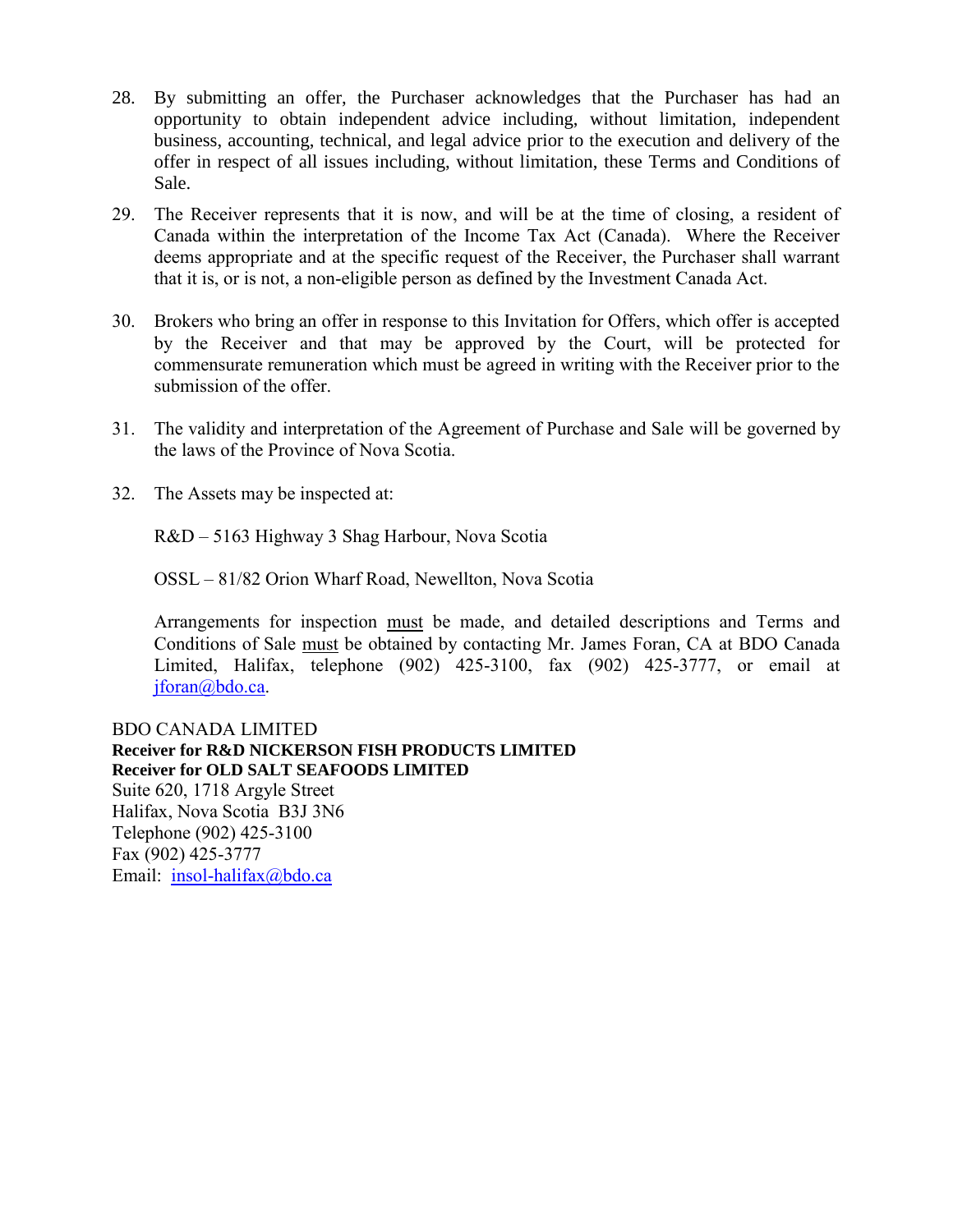**5. FORM OF OFFER**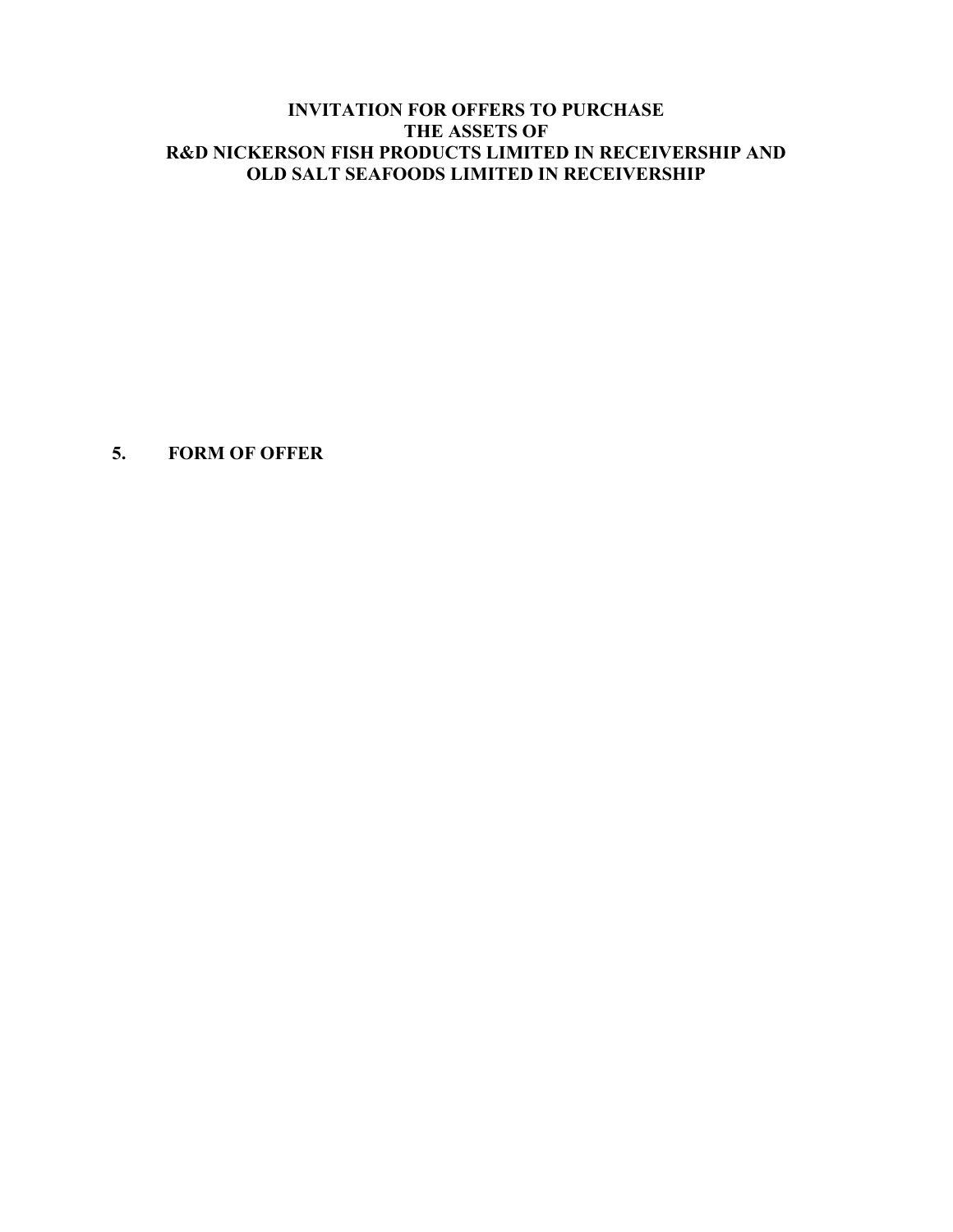### TO: BDO CANADA LIMITED  **Receiver for R&D NICKERSON FISH PRODUCTS LIMITED Receiver for OLD SALT SEAFOODS LIMITED** Suite 620, 1718 Argyle Street, Halifax, Nova Scotia B3J 3N6 Attention: Paul G. Goodman, FCA, FCIRP, FIIC, Assistant Vice-President

# **FORM OF OFFER**

|                | (Name of Offeror)                                                                                                                                                                                                                     |                                                                                                                                                                                                      |  |  |  |
|----------------|---------------------------------------------------------------------------------------------------------------------------------------------------------------------------------------------------------------------------------------|------------------------------------------------------------------------------------------------------------------------------------------------------------------------------------------------------|--|--|--|
|                | (Address)                                                                                                                                                                                                                             |                                                                                                                                                                                                      |  |  |  |
| (Phone Number) |                                                                                                                                                                                                                                       | (Fax Number)<br>(Email Address)                                                                                                                                                                      |  |  |  |
| 1.             | I (we) hereby submit this offer for the purchase of the assets of R&D Nickerson Fish Products<br>("R&D") Limited and/or Old Salt Seafoods Limited ("OSSL") as described in the Information<br>Package provided to us by the Receiver. |                                                                                                                                                                                                      |  |  |  |
|                | Parcel 1                                                                                                                                                                                                                              | All of the real property of R&D located at 5163 Highway 3,<br>Shag Harbour, Nova Scotia contained within PID #80020738<br>and #80020886 and chattels thereon owned by R&D, en bloc                   |  |  |  |
|                | Parcel 2                                                                                                                                                                                                                              | All of the real property of OSSL located at 81/82 Orion Wharf Road,<br>Newellton, Nova Scotia contained within PID #80028327, #82533787<br>and #82557000 and chattels thereon owned by OSSL, en bloc |  |  |  |
|                | Parcel 3                                                                                                                                                                                                                              | Parcels 1 and 2, en bloc                                                                                                                                                                             |  |  |  |

- 2. Enclosed is my (our) certified cheque or draft payable to BDO Canada Limited in Trust in the amount of \$ , representing ten percent (10%) of the total amount of the offer submitted herein.
- 3. I (we) offer to purchase these assets on the Terms and Conditions of Sale issued by the Receiver and included in the Information Package.

| DATED at | , in the province of |                       | this | day of |
|----------|----------------------|-----------------------|------|--------|
|          | 2012.                |                       |      |        |
|          |                      | PRINT NAME OF OFFEROR |      |        |

Per:

(Signature)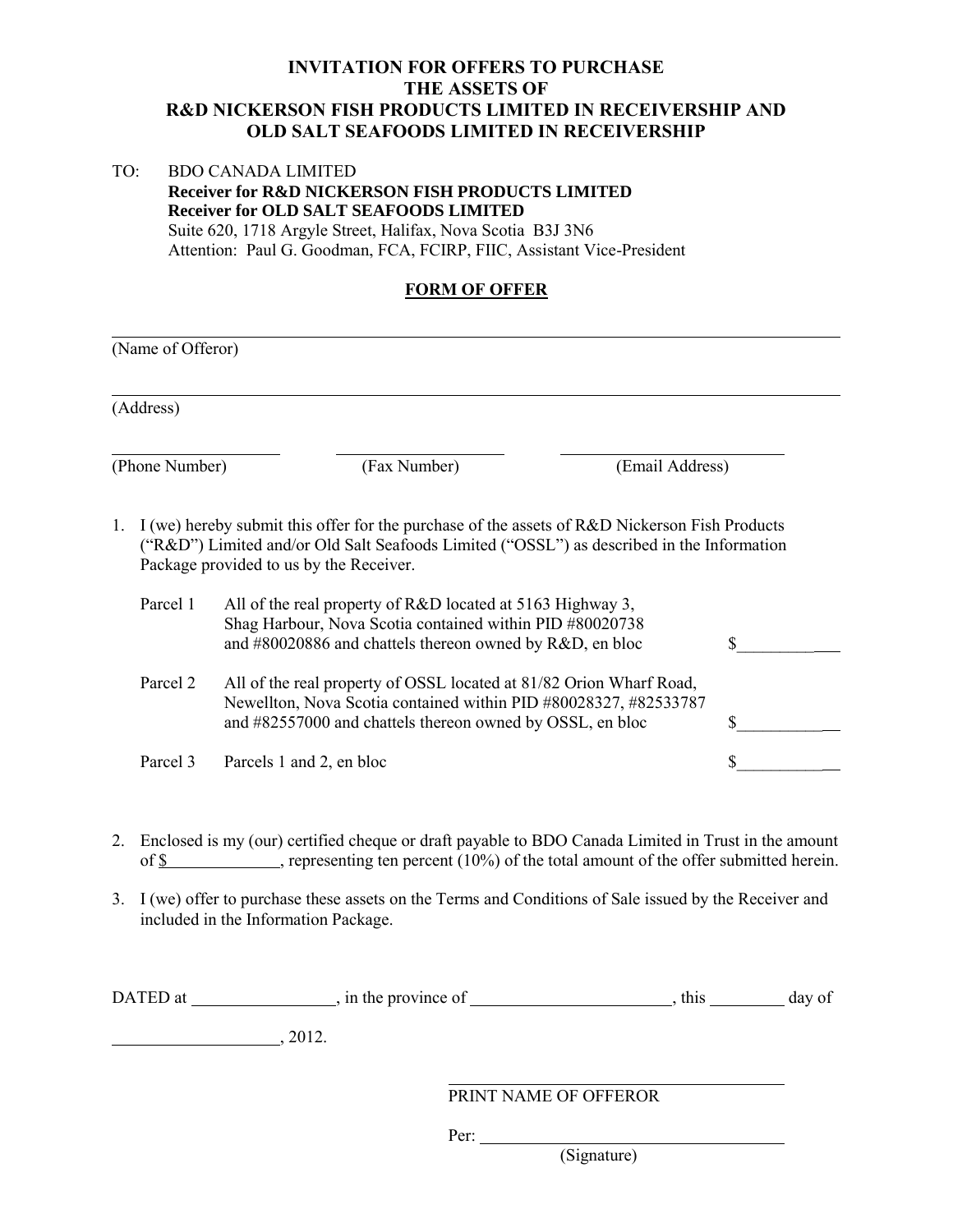# **6. DETAILS OF ASSETS FOR SALE**

- **PARCEL 1 REAL PROPERTY OF R&D NICKERSON FISH PRODUCTS LIMITED CONTAINED WITHIN PID #'S 80028327, 82533797 AND 82557000 AND CHATTELS THEREON**
- **PARCEL 2 REAL PROPERTY OF OLD SALT SEAFOODS LIMITED CONTAINED WITHIN PID #'S 80020738 AND 80020886 AND CHATTELS THEREON**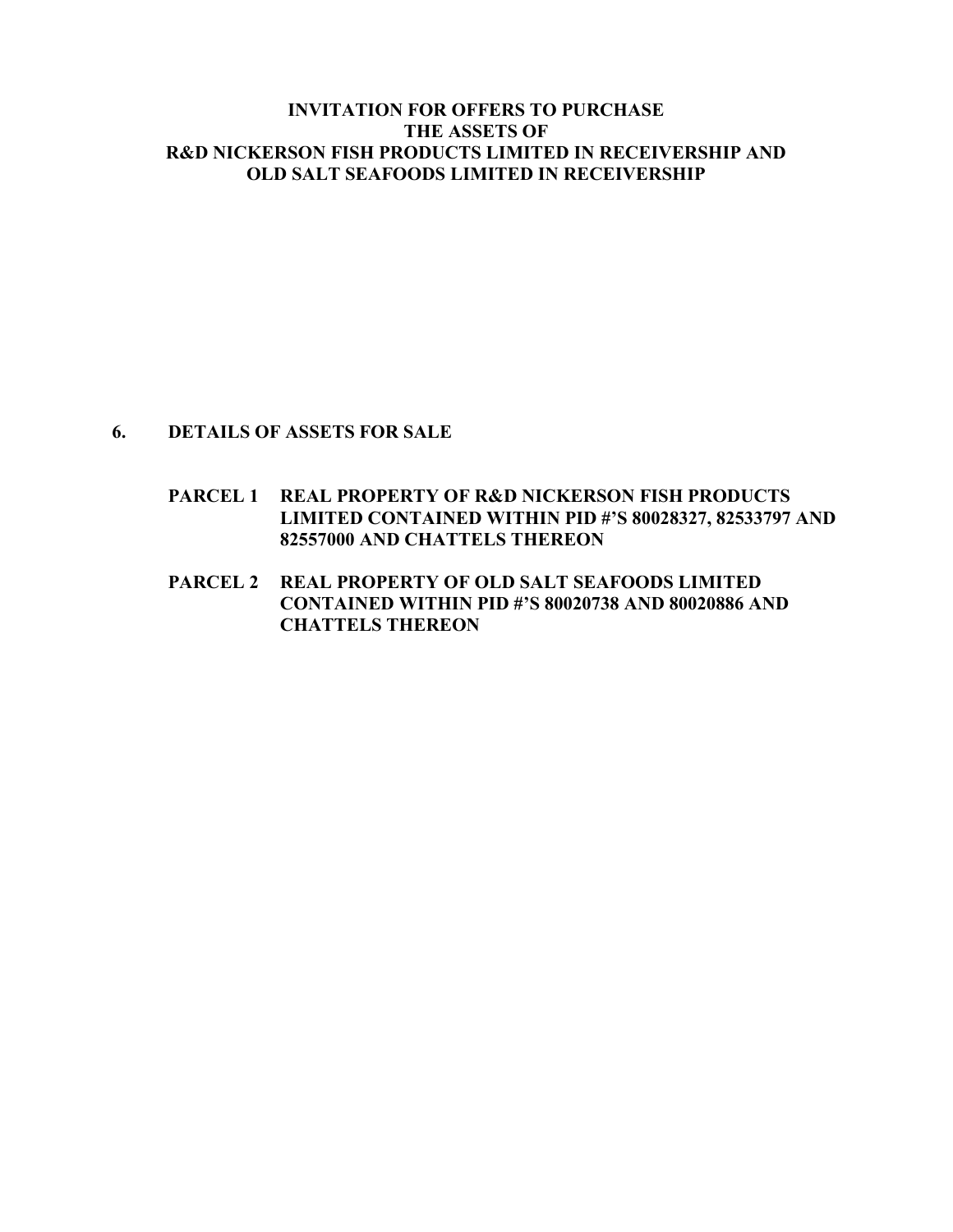## **PARCEL 1 REAL PROPERTY OF R&D NICKERSON FISH PRODUCTS LIMITED CONTAINED WITHIN PID #'S 80028327, 82533797 AND 82557000 AND CHATTELS THEREON**

**PID Owner Property Address Assessment Info Options**

#### PID: **80020738**

Type: STANDARD PARCEL Status: ACTIVE LR Status: NOT LAND REGISTRATION Owner: R & D NICKERSON FISH PRODUCTS LTD Mailing Address: RR 1 SHAG HARBOUR NS CA B0W3B0 Civic Address: NO 3 HIGHWAY BEAR POINT County: SHELBURNE COUNTY Area: 4.3 ACRE(S) AAN: **03517039** Value: \$19,600 (2012 RESOURCE TAXABLE)

### PID: **80020886**

Type: STANDARD PARCEL Status: ACTIVE LR Status: LAND REGISTRATION Owner: R & D NICKERSON FISH PRODUCTS LTD Mailing Address: RR 1 SHAG HARBOUR NS CA B0W3B0 Civic Address: 5163 HIGHWAY 3 LOWER SHAG HARBOUR LOT 1A County: SHELBURNE COUNTY Area: 3.1 ACRE(S) AAN: **03522229** Value: \$385,700 (2012 COMMERCIAL TAXABLE)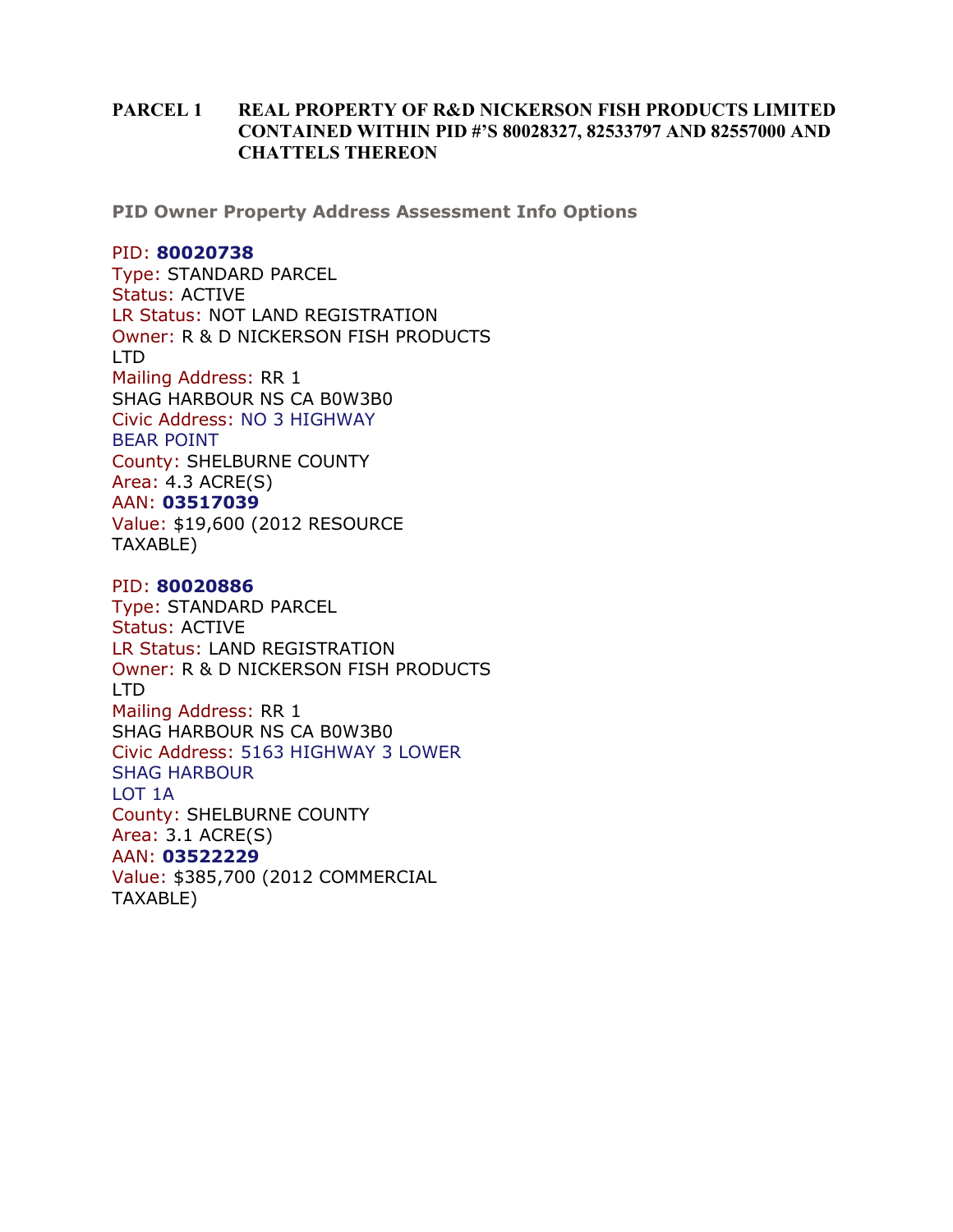# **PARCEL 1 REAL PROPERTY OF R&D NICKERSON FISH PRODUCTS LIMITED CONTAINED WITHIN PID #'S 80028327, 82533797 AND 82557000 AND CHATTELS THEREON**

# **R & D Nickerson Fish Products Limited Schedule of Equipment**

| Description                          | Quantity       |
|--------------------------------------|----------------|
| 4 Drawer Metal Legal File Cabinet    | 4              |
| 2 Drawer Metal File Cabinet          | $\overline{7}$ |
| Brother HL 5250 DN laser Printer     | $\overline{1}$ |
| Office Chair On Casters              | $\overline{7}$ |
| PC With 19in Monitor                 | 4              |
| L Shaped Grey Veneer Desk            | $\mathbf{1}$   |
| Server                               | 1              |
| 17in CTR Monitor                     | 1              |
| 3 Drawer Lateral File Cabinet        | 1              |
| <b>U Shaped Dark Oak Veneer Desk</b> | 1              |
| With Hutch & 2 Drawer Lateral File   |                |
| Cabinet                              |                |
| Window Air Conditioner               | 1              |
| Paper Shredder                       | 2              |
| PC With 2 Dell 17in LCD Monitors     | 1              |
| PC With 17in Monitor                 | $\mathbf{1}$   |
| Sentry Fire Proof Safe               | 1              |
| Sentry Fire Proof 2 Drawer Filer     | 1              |
| 17in LCD Monitor                     | 1              |
| 6ft Oak Veneer Desk                  | $\overline{2}$ |
| ATP 120 Time Clock                   | $\mathbf{1}$   |
| Brother HL 2040 Laser Printer        | $\mathbf{1}$   |
| L Shaped Mahogany Veneer 3           | 1              |
| Drawer Desk                          |                |
| HP P1005 Laser Jet Printer           | 1              |
| Canon Image Class D880 Fax           | 1              |
| /Printer                             |                |
| Fabric Couch & Chair                 | 1              |
| Canon M250 Printer                   | 1              |
| Water cooler                         | $\overline{2}$ |
| <b>Frost Free Fridge</b>             | I              |
| Ceramic Top Stove                    | 1              |
| Microwave Oven                       | 1              |
| Card Table                           | 1              |
| <b>Folding Chair</b>                 | 8              |
| Bunn Pour Over Coffee Machine        | 1              |
| Pallet Jack                          | 1              |
| 8 Gal. Campbell Hausfeld             | 1              |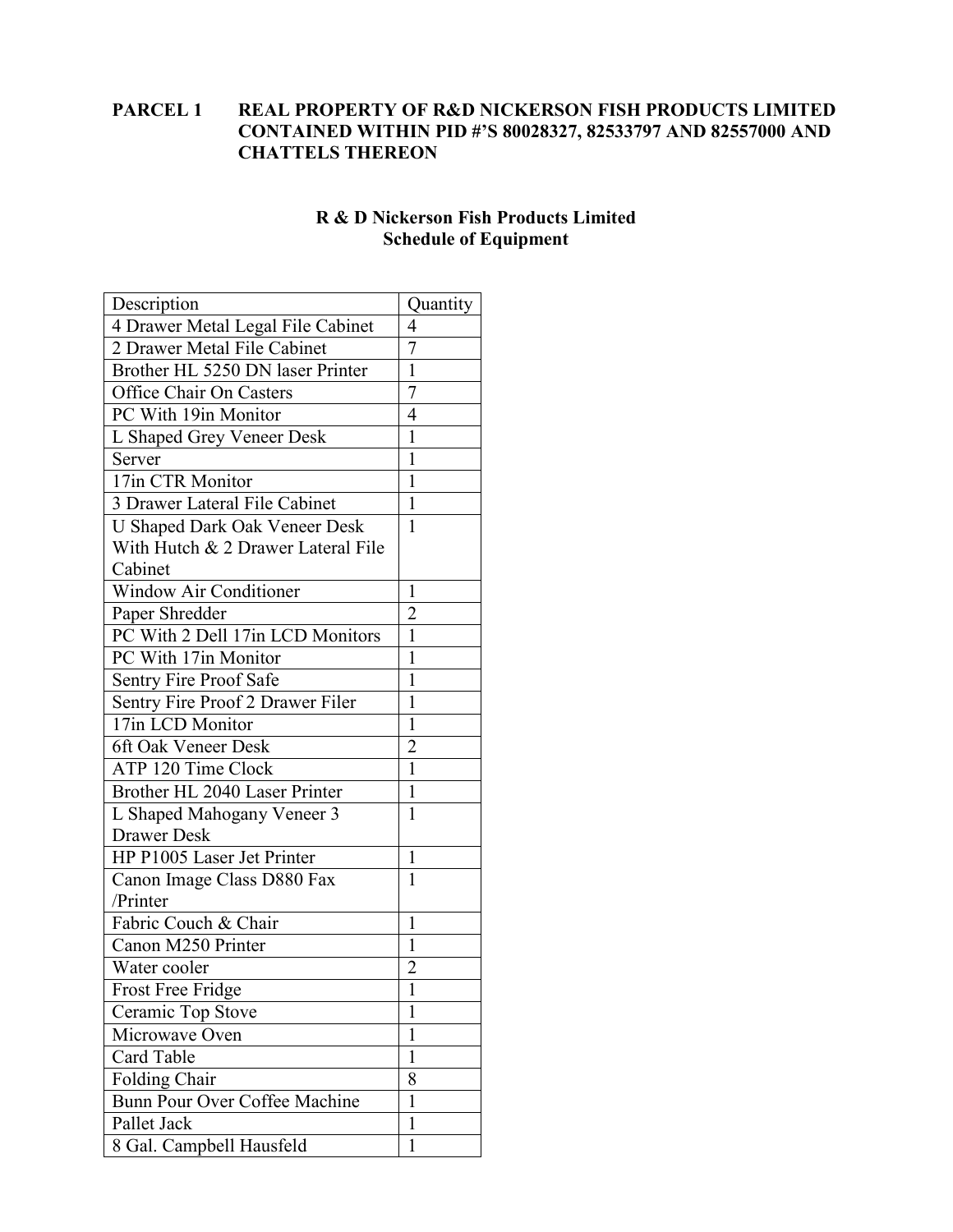| Compressor                         |                |
|------------------------------------|----------------|
| 8ft Electric Conveyor              | $\mathbf{1}$   |
| <b>Cleveland Lobster Cooker</b>    | $\mathbf{1}$   |
| Round Strap Holder                 | $\mathbf{1}$   |
| 2000 International Model 8100 With | $\mathbf{1}$   |
| 24ft Box & Reefer Unit             |                |
| Ser#1HTHBADN9YH308938              |                |
| 2008 Dodge Ram 3500 With 13ft      | 1              |
| Reefer Box 214,351 Km Gas          |                |
| Vin#3D6WG46DX86209187              |                |
| 2003 Toyota Forklift 4000lb (At    | 1              |
| Woods Harbour) Vin#61437           |                |
| Propane                            |                |
| 2001 Ford Cube Van E-350 Mileage   | $\mathbf{1}$   |
| Unknown                            |                |
| Vin#1FDWE35F21HB36705              |                |
| With Box                           |                |
| 12ft Truck Box                     | 1              |
| 2003 Watercraft Trailer            | $\mathbf{1}$   |
| Vin#5KTWS131X3F1110004             |                |
| Various Electric Motors (Scrap)    | $\mathbf{1}$   |
| Approx 60 ft Aluminum Rollers In   | $\mathbf{1}$   |
| Lots                               |                |
| 10ft x 2.5ft Aluminum Table        | 3              |
| Weigh Tronix W-125 Scale           | $\overline{2}$ |
| Weigh Tronix Model 1310            | $\mathbf{1}$   |
| 150 Cummins Diesel Motor With      | $\mathbf{1}$   |
| Kohler Generator 245hp             |                |
| Staford Newage 110 KVA Generator   | 1              |
| Wire Lobster Tubes                 | 1408           |
| <b>Plastic Totes</b>               | 1480           |
| <b>Lobster Holding Trays</b>       | 1246           |
| 20 Ft Seacan With Reefer (Freezer  | 1              |
| Unit)                              |                |
| Grey Wharf Box                     | 30             |
| Hardwood Pallets In Lots           | $\mathbf{1}$   |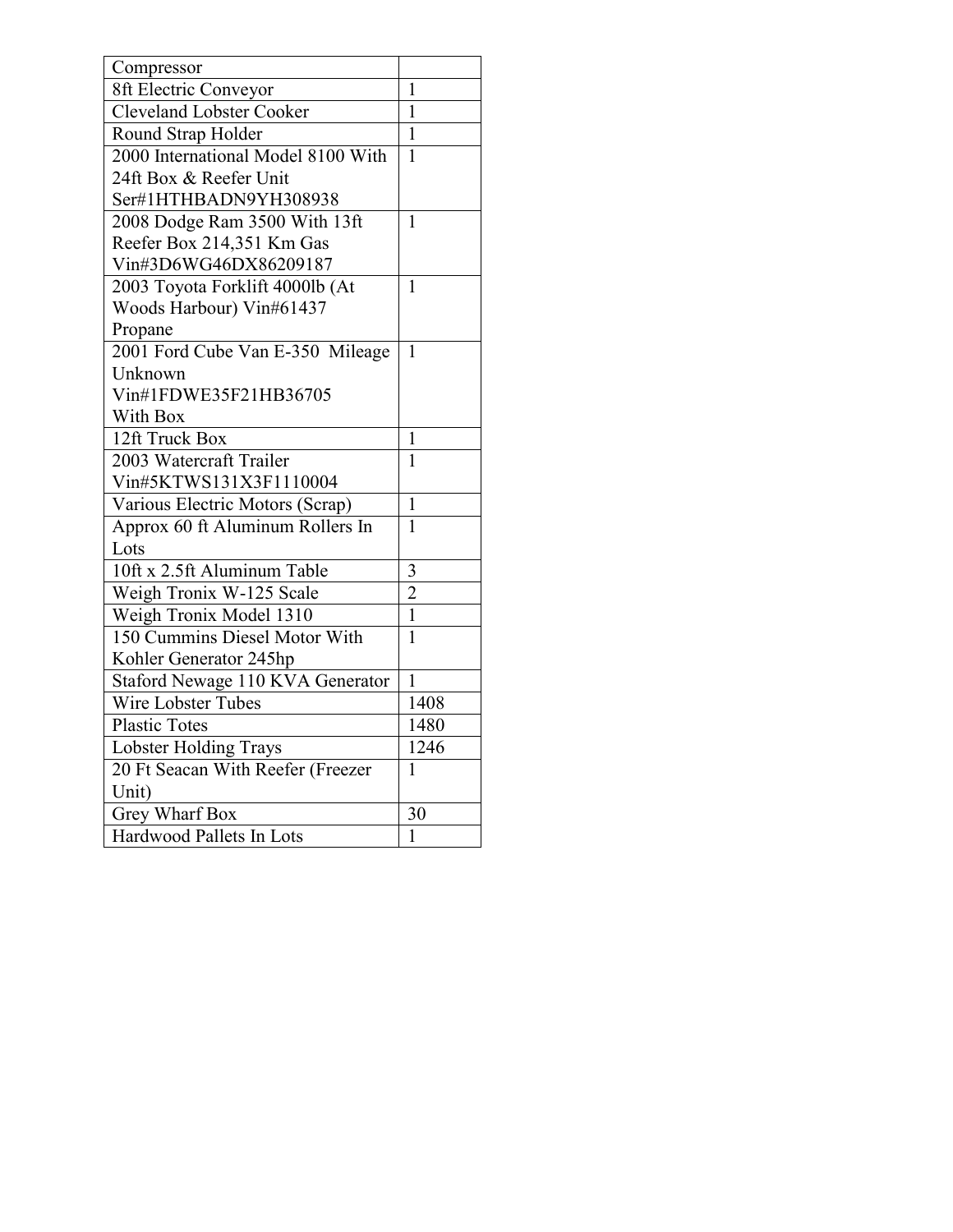#### **PARCEL 2 REAL PROPERTY OF OLD SALT SEAFOODS LIMITED CONTAINED WITHIN PID #'S 80020738 AND 80020886 AND CHATTELS THEREON**

**PID Owner Property Address Assessment Info Options**

#### PID: **80028327**

Type: STANDARD PARCEL Status: ACTIVE LR Status: LAND REGISTRATION Owner: OLD SALT SEAFOODS LIMITED Mailing Address: RR 1 COMP 9 SITE 2 NEWELLTON NS CA B0W1P0 Civic Address: 81 NEWELLTON ORION WHARF ROAD **NEWELLTON** County: SHELBURNE COUNTY Area: 11080.0 SQUARE FEET AAN: **00134406** Value: \$431,600 (2012 COMMERCIAL TAXABLE)

#### PID: **82533787**

Type: STANDARD PARCEL Status: ACTIVE LR Status: LAND REGISTRATION Owner: OLD SALT SEAFOODS LIMITED OLD SALT SEAFOODS LIMITED Mailing Address: RR 1 COMP 9 SITE 2 NEWELLTON NS CA B0W1P0 Civic Address: 82 NEWELLTON ORION WHARF ROAD NEWELLTON LOT 1B County: SHELBURNE COUNTY Area: 39461.0 SQUARE FEET AAN: **00134406** Value: \$431,600 (2012 COMMERCIAL TAXABLE)

#### PID: **82557000**

Type: STANDARD PARCEL Status: ACTIVE LR Status: LAND REGISTRATION Owner: OLD SALT SEAFOODS LIMITED Mailing Address: COMP 9 SITE 2 RR 1 NEWELLTON NS CANADA B0W1P0 Civic Address: NEWELLTON WHARF ROAD NEWELLTON PARCEL 2006-03 County: SHELBURNE COUNTY Area: 484.3 SQUARE METERS AAN: **10006902** Value: \$3,300 (2012 COMMERCIAL TAXABLE)